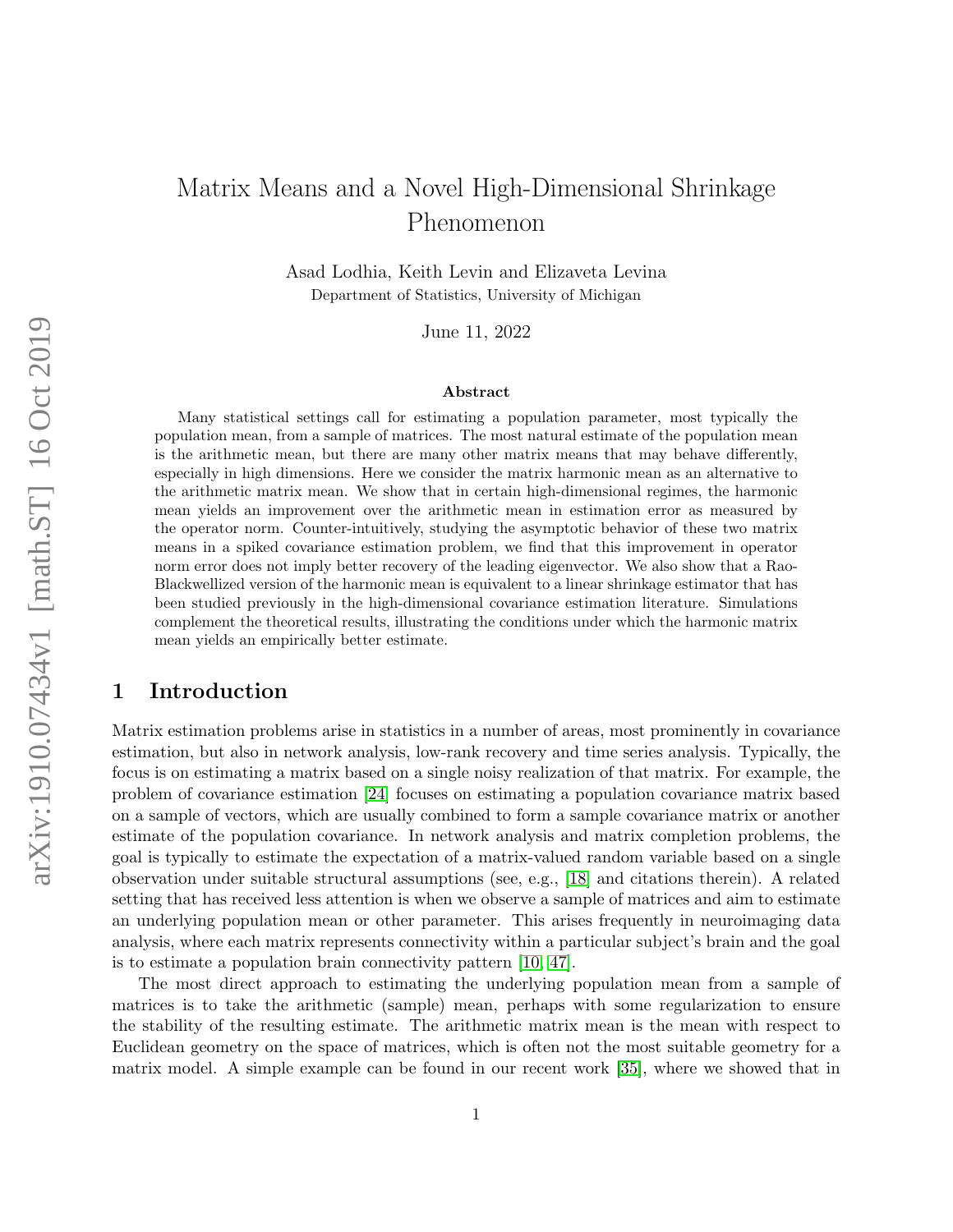the problem of estimating a low-rank expectation of a collection of independent random matrices with different variances, a weighted average improves upon the naïve arithmetic matrix mean. Somewhat surprisingly in light of the rich geometry of matrices, fairly little attention has been paid in the literature to the use of other matrix geometries and their associated means. An exception is work by Schwartzman [\[45\]](#page-22-1), who argued for using the intrinsic geometry of the positive definite cone [\[7\]](#page-20-1) in the problem of covariance estimation, since the covariance matrix has to be positive (semi-)definite, and showed that a mean with respect to this different matrix geometry can, under certain models, yield an appreciably better estimate. Recent work has considered Fréchet means in the context of multiple-network analysis [\[37\]](#page-22-2). Continuing in this vein, the goal of the current work is to better understand the sampling distribution of matrix means other than the arithmetic mean under different matrix geometries.

The subject of computing means with respect to different geometries has been studied at some length in the signal processing and computer vision communities, mostly in the context of the Grassmann and Stiefel manifolds [\[1,](#page-20-2) [22,](#page-21-2) [38\]](#page-22-3). See [\[46\]](#page-23-1) for a good discussion of how taking intrinsic geometry into account leads to estimators other than the arithmetic mean. Recent work has considered similar geometric concerns in the context of network data [\[30,](#page-22-4) [37\]](#page-22-2). Kolaczyk and coauthors [\[30\]](#page-22-4) considered the problem of averaging multiple networks on the same number of vertices, developed a novel geometry for this setting and derived a Fréchet mean for that geometry. Recent work by Lunagómez, Olhede and Wolfe [\[37\]](#page-22-2) considered a similar network averaging problem, and presented a framework for both specifying distributions of networks and deriving corresponding sample means.

Unfortunately, most of these matrix means are not amenable to the currently available tools from random matrix theory. Instead, in this paper we consider the behavior of the harmonic mean of a collection of random matrices, as an example of a matrix mean that arises from a markedly different notion of matrix geometry compared to the matrix arithmetic mean. The harmonic mean turns out to be well-suited to analysis using techniques in random matrix theory, and it is our hope that results established here may be extended to other related matrix means in the future. Building on random matrix results by the first author [\[36\]](#page-22-5), we show how the harmonic matrix mean can, in certain regimes, yield a better estimate of the population mean matrix in spectral norm compared to the arithmetic mean, but not necessarily in recovering the top eigenvector in a spiked covariance model, making an important distinction between two measures of successful performance which are often assumed to behave similarly. We characterize the settings in which the harmonic matrix mean improves upon the more naïve arithmetic matrix mean as well as the settings in which it does not, and show the implications of these results for covariance estimation.

In the rest of this section, we briefly review the literature on covariance matrix estimation, since we focus on estimating the mean of a collection of Wishart matrices, which can be thought of as sample covariance matrices. There is an extensive literature on estimating a population covariance matrix on  $p$  variables from  $n$  observations. The sample covariance matrix is the maximum likelihood estimator for Gaussian data, and when the dimension  $p$  is fixed, there are classical results that fully describe its behavior [\[40,](#page-22-6) [2\]](#page-20-3). When p is allowed to grow with n, the sample covariance matrix is not well-behaved, and in particular becomes singular as soon as  $p \geq n$ . There has been extensive work on understanding this phenomenon in random matrix theory, starting from the pioneering work of [\[39\]](#page-22-7) and many more recent results, especially focusing on estimating the spectrum [\[50,](#page-23-2) [23\]](#page-21-3). Much work in random matrix theory has focused on the spiked model, in which the population covariance is the sum of the identity matrix and a low-rank signal matrix [\[28,](#page-21-4) [6,](#page-20-4) [12,](#page-20-5) [25\]](#page-21-5).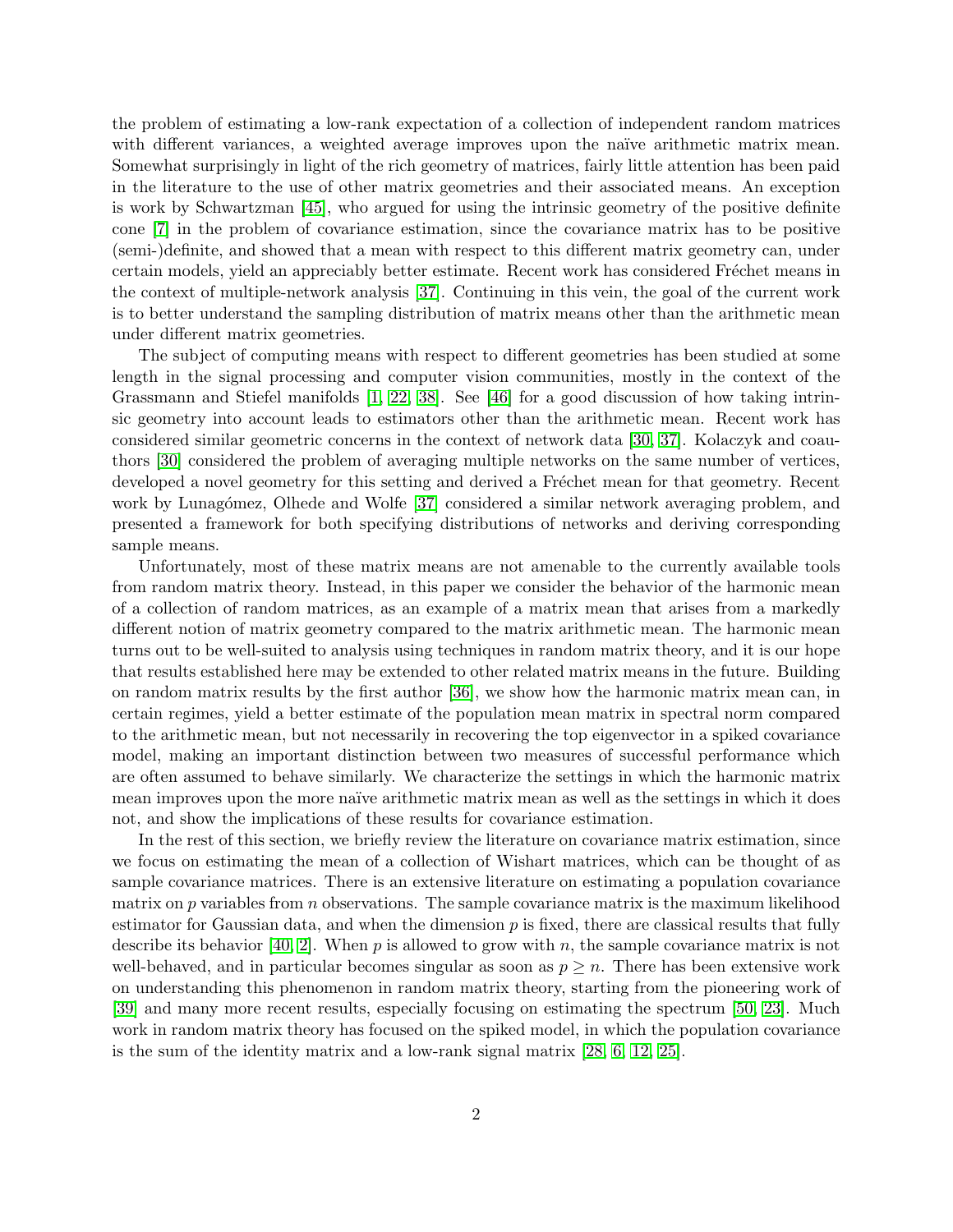The recent literature on covariance estimation in high dimensions (see [\[24\]](#page-21-0) for a review) focused on addressing the shortcomings of the sample covariance, mainly by applying regularization. James-Stein type shrinkage was considered in early Bayesian approaches [\[20\]](#page-21-6) and in the Ledoit-Wolf estimator [\[33\]](#page-22-8), which shrinks the sample covariance matrix towards the identity matrix using coefficients optimized with respect to a Frobenius norm loss. Subsequent papers presented variants with different estimates of the optimal coefficients and different choices of the shrinkage target matrix for normal data [\[19,](#page-21-7) [26\]](#page-21-8), as well as for the more general case of finite fourth moments [\[48\]](#page-23-3). Follow-up work presented a nonlinear regularization scheme [\[34\]](#page-22-9), motivated by the fact that linear shrinkage of the sample covariance fails to account for the nonlinear dispersion of the sample eigenvalues.

An alternative approach to regularization of the sample covariance matrix is to impose structural constraints. This class of methods includes banding or tapering of the covariance matrix, suitable when the variables have a natural ordering [\[49,](#page-23-4) [8,](#page-20-6) [44\]](#page-22-10), and thresholding when the variables are not ordered [\[9,](#page-20-7) [44,](#page-22-10) [11\]](#page-20-8). Minimax rates for many structured covariance estimation problems are now known [\[14,](#page-21-9) [16,](#page-21-10) [15\]](#page-21-11); see [\[13\]](#page-21-12) for a good overview of these results.

The remainder of this paper is laid out as follows. In Section [2](#page-2-0) we establish notation and introduce the random matrix models under study in the present paper. In Section [3,](#page-4-0) we establish the asymptotic behavior of the harmonic matrix mean under these models. In Section [4](#page-8-0) we compute a Rao-Blackwellized version of the harmonic mean of two random covariance matrices. In Section [5,](#page-12-0) we analyze a spiked covariance model and compute the limit of the inner product of the top eigenvector of the harmonic mean with the top eigenvector of the population covariance. Finally, Section [6](#page-16-0) briefly presents numerical simulations highlighting the settings in which the harmonic matrix mean succeeds and fails in covariance estimation. Section [7](#page-19-0) concludes with discussion.

### <span id="page-2-0"></span>2 Problem Setup

We begin by establishing notation. We denote the identity matrix by  $\mathbb{I}$ , with its dimension clear from context. For a  $p \times p$  matrix M, ||M|| denotes its operator norm and  $||M||_F$  denotes its Frobenius norm. For a set A, let  $\mathbf{1}_A(x) = 1$  if  $x \in A$  and  $\mathbf{1}_A(x) = 0$  otherwise. We denote by  $\mathcal{S}_p(\mathbb{R})$ and  $\mathcal{S}_p(\mathbb{C})$  the spaces of  $p \times p$  symmetric and Hermitian positive definite matrices, respectively. For a  $p \times p$  symmetric or Hermitian matrix M, the eigenvalues of M are denoted  $\lambda_1(M) \geq \lambda_2(M) \geq$  $\cdots \geq \lambda_p(M)$  and their corresponding eigenvectors are denoted  $v_1(M), \ldots, v_p(M)$ . We use  $\preceq$  for the positive semidefinite ordering, so that  $M_1 \preceq M_2$  if and only if  $M_2 - M_1$  is positive semidefinite.

Suppose that we wish to estimate the population mean  $\Sigma$  of a collection of N independent identically distributed self-adjoint positive definite  $p$ -by- $p$  random matrices. The most commonly used model for positive (semi)definite random matrices is the Wishart distribution, which arises in covariance estimation and is well-studied in the random matrix theory literature.

<span id="page-2-1"></span>**Definition 1** (Wishart Random Matrix: Real Observation Model). Let X be a random  $p \times n$ matrix with columns drawn i.i.d. from a centered normal with covariance  $\Sigma \in \mathbb{R}^{p \times p}$ . Then

$$
W = \frac{XX^*}{n}
$$

is a real-valued random Wishart matrix with parameters  $\Sigma$  and n.

Some of our results are more straightforwardly stated and proved for the complex-valued version of the Wishart distribution, which we define here for the special case of identity covariance.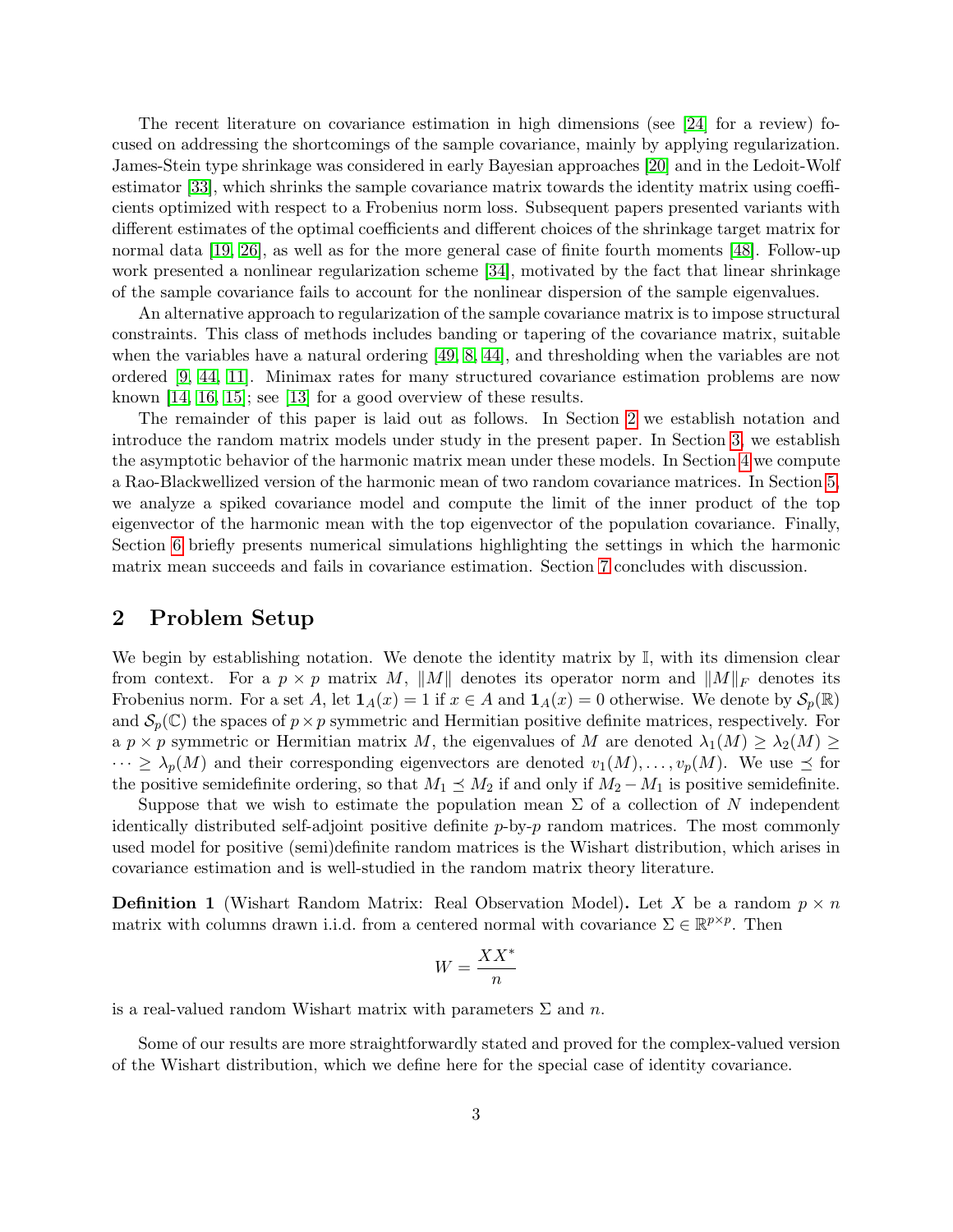<span id="page-3-0"></span>**Definition 2** (Wishart Random Matrix: Complex Observation Model). Let X be a random  $p \times n$ matrix with i.i.d. complex standard Gaussian random entries, i.e., entries of the form

$$
\frac{Z_1 + \sqrt{-1}Z_2}{\sqrt{2}},
$$

where  $Z_1$  and  $Z_2$  are independent standard real Gaussian random variables. Then  $W = XX^*/n$  is a random matrix following the complex Wishart distribution with parameters  $\mathbb{I}$  and n.

Let  $\{X_i\}_{i=1}^N$  be a sequence of independent identically distributed  $p \times n$  matrices with columns drawn i.i.d. from a centered normal with covariance  $\Sigma$ . Then for each  $i = 1, 2, \ldots, N$ ,

$$
W_i := \frac{X_i X_i^*}{n} \tag{1}
$$

.

is the sample covariance matrix, which follows the real-valued Wishart distribution with parameters  $\Sigma$  and n. Most previous approaches to covariance estimation and other related matrix estimation problems have focused on bounding the error between an estimator and  $\Sigma$ . This error is most commonly measured in Frobenius norm or operator norm, the latter of which is more relevant in some applications since, by the Davis-Kahan theorem [\[21\]](#page-21-13), small operator norm error implies that one can recover the leading eigenvectors of Σ. This is of particular interest in covariance estimation when the task at hand is principal component analysis (see Section [5\)](#page-12-0), but is also relevant in other problems when  $\Sigma$  is low-rank. For examle, in the case of network analysis [\[35\]](#page-22-0), the eigenvectors of  $\Sigma$  encode community structure.

Even in the modestly high-dimensional regime of  $p/n \to \gamma \in (0,1)$ , estimating  $\Sigma$  is more challenging. When  $\Sigma = \mathbb{I}$ , the spectral measure of each  $W_i$  satisfies the Marc̆enko-Pastur law with parameter  $\gamma$  in the large-n limit. In fact, we have the stronger result (see Proposition [1](#page-5-0) below) that

$$
||W_i - \mathbb{I}|| \to \gamma + 2\sqrt{\gamma} \quad \text{a.s.}
$$

A straightforward estimator of  $\Sigma$  in this setting is the arithmetic mean of the N matrices,

$$
\mathbf{A} := \frac{\sum_{i=1}^{N} W_i}{N},
$$

which can be equivalently expressed as

$$
\mathbf{A} = \frac{[X_1, \cdots, X_N][X_1, \cdots, X_N]^*}{Nn}
$$

The arithmetic mean is a sample covariance based on a total of  $T = nN$  observations in this case, since we center by the known rather than estimated observation mean, and every covariance matrix is based on the same number of observations. Note that in the present work we assume that the observed data are mean-0, and thus there is no need to center the observations about a sample mean. This assumption comes with minimal loss of generality, since the centered sample covariance matrix of a collection of normal random variables is Wishart distributed with parameter  $n-1$  in place of n, which has no effect on the asymptotic analyses below.

Remark 1. In practical applications, there are situations where pooling observations is not appropriate, and the arithmetic mean may be ill-suited to estimating  $\Sigma$  as a result. For example,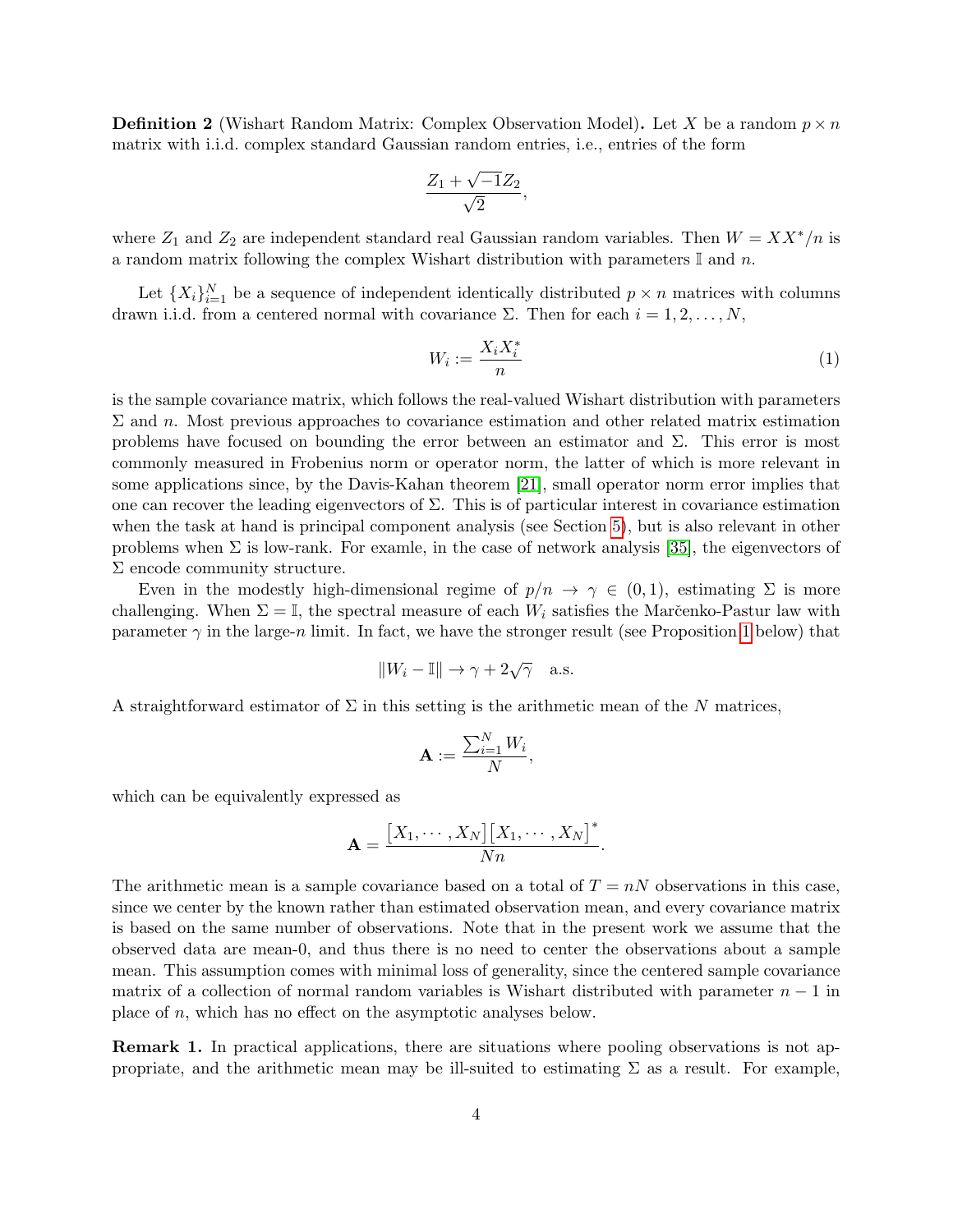in resting state fMRI data, pooling observations from different subjects at a given brain region is infeasible, as the response signals at a particular brain location are not time-aligned across subjects. Nonetheless, combining sample covariance or correlation matrices across subjects via some other procedure may still be valid for estimating the population covariance or correlation matrix.

Keeping the number of observed matrices N fixed and letting p and n grow, for the case  $\Sigma = \mathbb{I}$ , defining  $\Gamma = \lim p/T = \gamma/N$ , (see Proposition [1\)](#page-5-0)

$$
\|\mathbf{A} - \mathbb{I}\| \to \Gamma + 2\sqrt{\Gamma} \quad \text{a.s.}
$$

Throughout this paper, T will denote the total number of observations of points in p-dimensional space. The regime of interest is that in which  $p/T \to \Gamma$ , and we will consider  $T = nN$  where N is a fixed number of matrices, and n will be tending to infinity with  $p$ . It will be convenient to define  $\gamma = \lim p/n$ , which has the relationship  $\Gamma = \gamma/N$ .

In past work [\[36\]](#page-22-5), the first author analyzed the behavior of the harmonic mean of a collection of independent Wishart random matrices in the regime  $p/n \to \gamma \in (0,1)$ . The matrix harmonic mean is defined as

$$
\mathbf{H} := N \bigg( \sum_{i=1}^{N} W_i^{-1} \bigg)^{-1}, \tag{2}
$$

provided that  $n > p$  (so that the  $W_i$  are invertible almost surely). While the harmonic mean is also inconsistent as an estimator for  $\Sigma$ , we will show that its operator-norm bias is, under certain conditions, is smaller than the arithmetic mean.

# <span id="page-4-0"></span>3 Improved Operator Norm Error of the Harmonic Mean

When the  $W_i$  are drawn from the same underlying population, the harmonic mean can be a better estimate of the population mean  $\Sigma$  in operator norm than the arithmetic mean [\[36\]](#page-22-5). This improvement is best understood as a data splitting result, in which we partition a sample of p-dimensional observations, and compute the harmonic mean of the covariance estimates computed from each part. This is certainly counter-intuitive, but we remind the reader that our intuitions are often wrong in the high-dimensional regime.

Let D be a set of T points in  $\mathbb{R}^p$ , Let P be a partition of D into  $N \geq 2$  disjoint subsets  $D_i$ ,

$$
\mathcal{P} := \{D_i\}_{i=1}^N \quad \text{such that} \quad D = \bigcup_{i=1}^N D_i.
$$

Define the Wishart random matrix associated with each  $D_i$  as

$$
W(D_i) := \frac{1}{|D_i|} \sum_{x \in D_i} x x^*,
$$

and the arithmetic and harmonic means associated with  $P$  as, respectively,

$$
\mathbf{A}(\mathcal{P}) := \frac{1}{N} \sum_{D_i \in \mathcal{P}} W(D_i) \text{ and } \mathbf{H}(\mathcal{P}) := N \Big( \sum_{D_i \in \mathcal{P}} W(D_i)^{-1} \Big)^{-1},
$$

provided that  $W(D_i)$  is invertible for all i.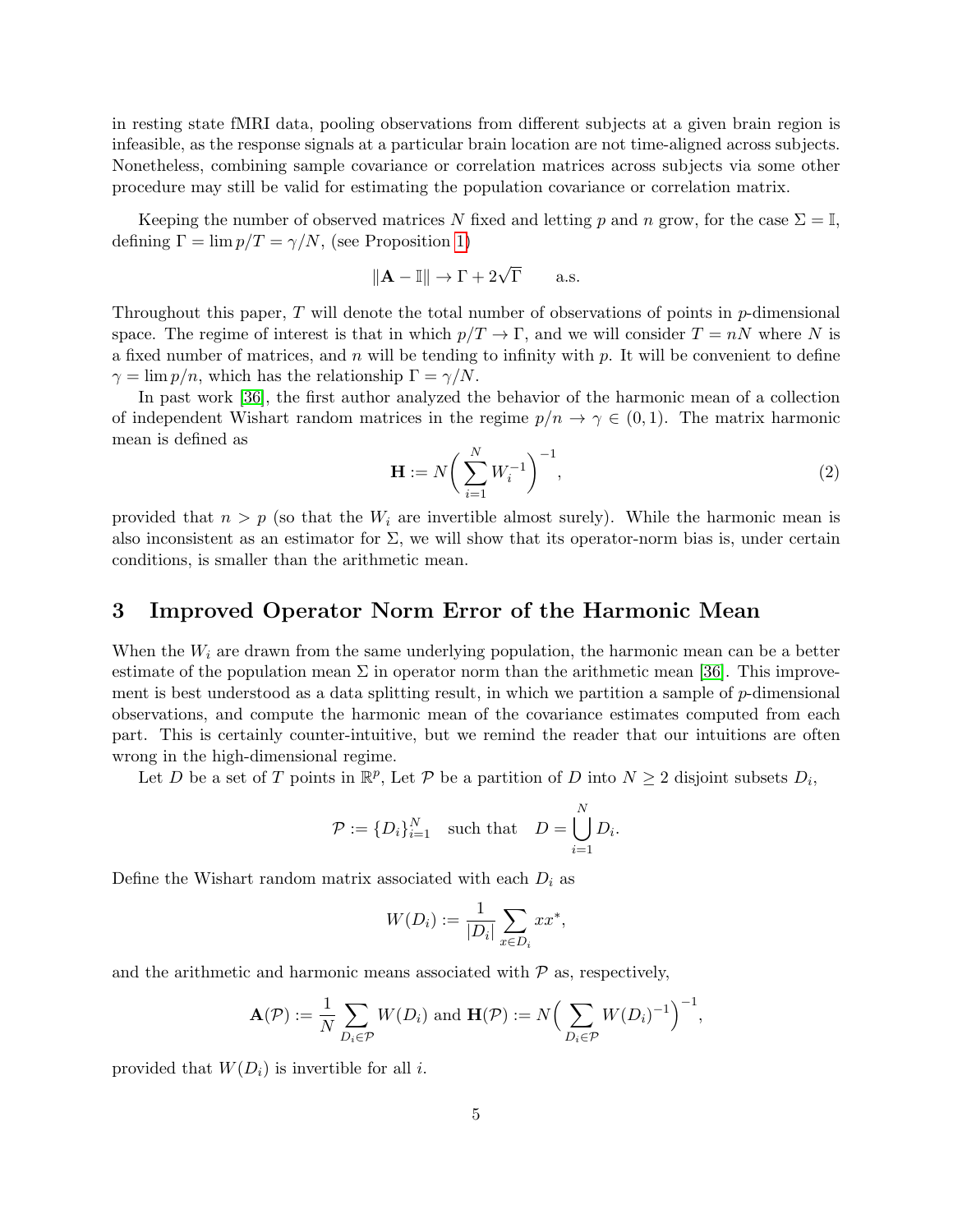If the sets making up the partition  $P$  are all of the same size, then  $A(P)$  is in fact simply the sample covariance of the vectors in  $D$  and does not depend on  $\mathcal{P}$ . The convergence of the spectrum of  $\mathbf{A}(\mathcal{P})$  is classical [\[39\]](#page-22-7). The statement given here can be found in the modern reference [\[3,](#page-20-9) Theorems 3.6–7 and Theorems 5.9–10].

<span id="page-5-0"></span>**Proposition 1** (Marčenko-Pastur law). Suppose D is a collection of T i.i.d. p-dimensional complex Gaussians with zero mean and covariance I, with p and T tending to infinity in such a way that  $p/T \to \Gamma \in (0,1/2)$ , and let  ${\cal P}$  be a deterministic sequence of partitions of  $D$  such that  $|D_i|$  are equal for all  $D_i \in \mathcal{P}$ . The spectral measure of  $\mathbf{A}(\mathcal{P})$  converges weakly almost surely to the measure with density

$$
\frac{1}{2\pi\Gamma x}\sqrt{(S_{+}-x)(x-S_{-})}\mathbf{1}_{[S_{-},S_{+}]}(x),
$$

$$
S_{\pm} = (1 \pm \sqrt{\Gamma})^{2}.
$$
 (3)

where

Further, we have the convergence

<span id="page-5-3"></span>
$$
\|\mathbf{A}(\mathcal{P}) - \mathbb{I}\| \to \Gamma + 2\sqrt{\Gamma} \quad \text{a.s.}
$$

The following result describes the limiting behaviour of  $H(\mathcal{P})$  under similar conditions.

<span id="page-5-1"></span>**Proposition 2.** Let D be a collection of T *i.i.d.* p-dimensional complex Gaussians with zero mean and covariance  $\mathbb{I}$ , with p and T tending to infinity in such a way that

$$
\left|\frac{p}{T}-\Gamma\right|\leq \frac{K}{p^2}
$$

where  $K > 0$  is a constant and  $\Gamma \in (0, 1/2)$ . Let  $N \geq 2$  be fixed with T divisible by N, and let P be a deterministic sequence of partitions of D of size  $N \leq \lfloor \Gamma^{-1} \rfloor$  such that  $|D_i|$  are equal for all  $D_i \in \mathcal{P}$ . The spectral measure of  $\mathbf{H}(\mathcal{P})$  converges weakly almost surely to the measure with density

$$
\frac{1}{2\pi\Gamma x}\sqrt{(E_{+}-x)(x-E_{-})}\mathbf{1}_{[E_{-},E_{+}]}(x),
$$

where

<span id="page-5-2"></span>
$$
E_{\pm} := 1 - (N - 2)\Gamma \pm 2\sqrt{\Gamma}\sqrt{1 - (N - 1)\Gamma}.
$$
 (4)

Further, we have the convergence

$$
\|\mathbf{H}(\mathcal{P}) - \mathbb{I}\| \to (N-2)\Gamma + 2\sqrt{\Gamma}\sqrt{1-(N-1)\Gamma} \quad \text{a.s.}
$$

The above result is a restatement of the results of [\[36,](#page-22-5) Theorem 2.1], since if the  $D_1, D_2, \ldots, D_N$ are disjoint and equal sized, then  $W(D_i)$  are a collection of N growing Wishart matrices of the same dimension p and shared parameter n, with  $p/n \to \gamma = N\Gamma$ . The case where  $|D_i|$  is permitted to vary in  $i$ , while still feasibly handled by the tools of this paper, is more complicated. The limiting spectrum of the harmonic mean in this setting depends on the roots of a high-degree polynomial, with the result that comparison of the harmonic and arithmetic mean requires a more subtle analysis. In contrast, when the cells of the partition are of equal size, the limiting spectral measure of the harmonic mean is characterized by the roots of a quadratic and thus admits an explicit solution. For the sake of concreteness and simplicity, we will assume that  $P$  is a partition with cells of equal size for the remainder of the paper.

With the interpretation of  $H(\mathcal{P})$  as a mean formed by splitting D into equal parts, we have the following Theorem.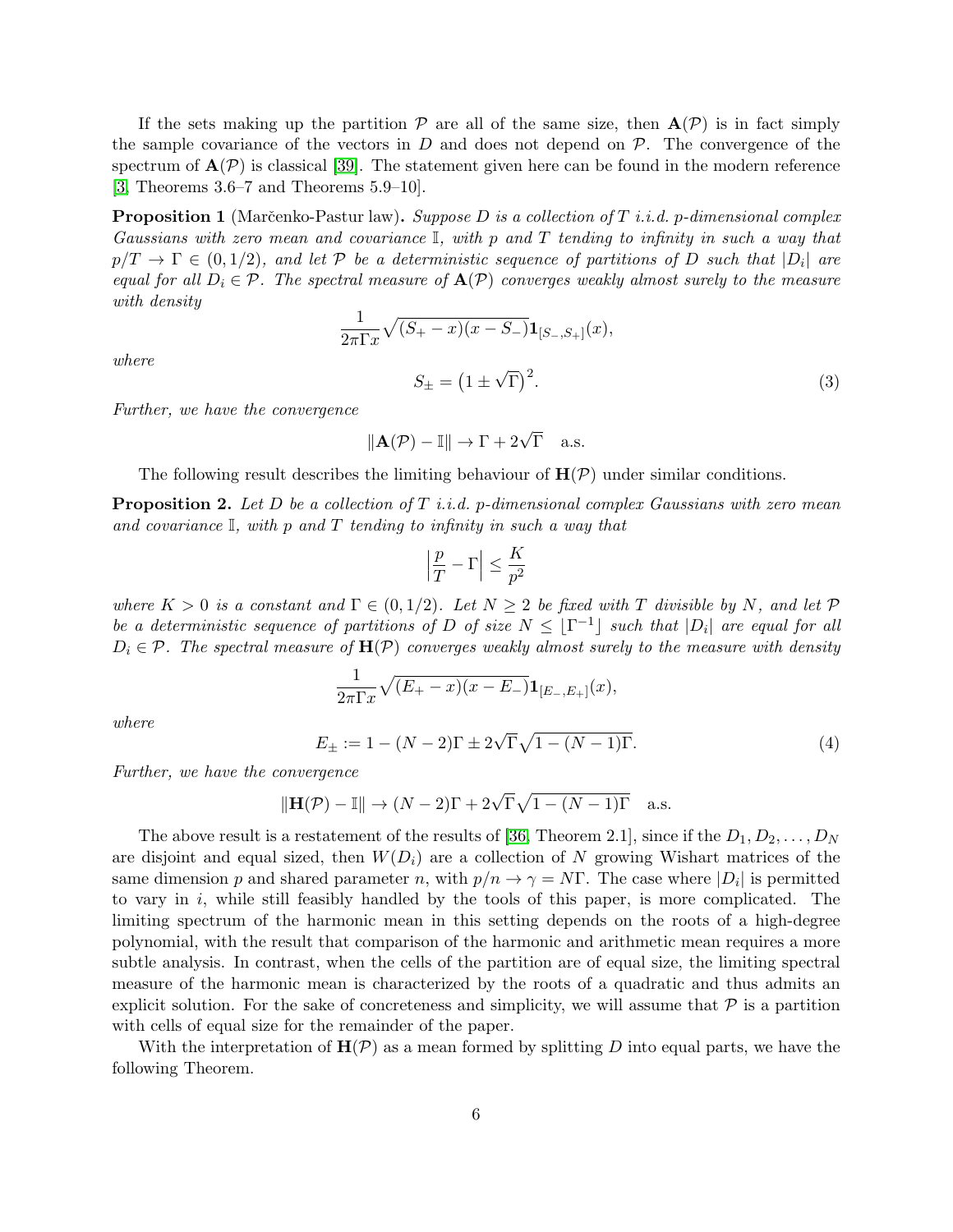**Theorem 1.** Under the assumptions of Proposition [2,](#page-5-1) the operator norm  $\|\mathbf{H}(P)-\mathbf{I}\|$  is minimized for a partition  $P$  of size  $N = 2$ . Further, for such a partition,

$$
\lim_{p,T\to\infty} \|\mathbf{H}(\mathcal{P}) - \mathbb{I}\| = 2\sqrt{\Gamma}\sqrt{1-\Gamma} < \lim_{p,T\to\infty} \|\mathbf{A}(\mathcal{P}) - \mathbb{I}\| = \Gamma + 2\sqrt{\Gamma}.
$$

Proof. The function

$$
f(x) = (x - 2)\sqrt{\Gamma} + 2\sqrt{\Gamma}\sqrt{1 - (x - 1)\Gamma}, \qquad x < 1 + \frac{1}{\Gamma}
$$

has derivative

$$
f'(x) = \sqrt{\Gamma} - \frac{\Gamma \sqrt{\Gamma}}{\sqrt{1 + (x - 1)\Gamma}}
$$

which is greater than 0 whenever

$$
x>1+\Gamma-\frac{1}{\Gamma}.
$$

For  $\Gamma \in (0, 1/2)$ , this region includes the point  $x = 2$  so that the minimizer of  $f(x)$  on the interval  $[2, \infty)$  is 2.  $\Box$ 

The above result suggests that given a collection D of  $T \geq 2p$  observations, it is better asymptotically (as measured in operator norm error) to estimate the covariance by splitting D into two equal parts  $D_1$  and  $D_2$  and computing the harmonic mean of  $W(D_1)$  and  $W(D_2)$  than it is to directly parts  $D_1$  and  $D_2$  and computing the narmonic mean of  $W(D_1)$  and  $W(D_2)$  than it is to directly compute the sample covariance matrix of D. We note that for  $N = 2$ ,  $E_+ = 1 + 2\sqrt{\Gamma}\sqrt{1-\Gamma} < S_+$ , so that  $E_{+}$  is closer to 1. This in turn implies that, in the case where the true covariance matrix is the identity, the harmonic mean is shrunk toward the true population covariance when compared with the arithmetic mean. As we will see below in Section [4,](#page-8-0) Rao-Blackwellizing the harmonic mean yields yet another shrinkage estimator, one that has appeared elsewhere in the literature.

There are two main drawbacks to using the complex Gaussian model from Definition [2.](#page-3-0) The first is the requirement that the random vectors be complex-valued Gaussians, which is not the case for most datasets. The second is the requirement that the true covariance be equal to the identity. The need for complex Gaussian matrices arises in the proof of Theorem 2.1 in [\[36\]](#page-22-5), which relies on a result in free probability [\[17\]](#page-21-14), and the remainder of the argument extends immediately to real-valued data with sub-Gaussian entries [\[36,](#page-22-5) Remark 3]. This is not unusual: many applications of random matrix theory to statistics have first been established for complex random matrices, for technical reasons. For example, the celebrated Ben Arous, Baik and Peché transition for spiked covariance models was first established for complex Gaussian random vectors [\[4\]](#page-20-10) and the Tracy-Widom Law for the largest eigenvalue of a general sample covariance was first established for complex Gaussians [\[29\]](#page-22-11). We believe these results can be made to apply to real random variables, and empirical simulations with multivariate real-valued Gaussians support this claim.

The requirement that the vectors have identity covariance is partially addressed by [\[36,](#page-22-5) Corollary 2.1.1], which we restate here.

<span id="page-6-0"></span>**Proposition 3.** Under the same assumptions as Proposition [2,](#page-5-1) let  $N = 2$  and suppose  $\Sigma$  is a positive definite matrix such that

$$
\limsup_{p,T\to\infty}\frac{\|\Sigma\|\|\Sigma^{-1}\|\|\mathbf{H}(\mathcal{P})-\mathbb{I}\|}{\|\mathbf{A}(\mathcal{P})-\mathbb{I}\|}<1\ \ a.s.
$$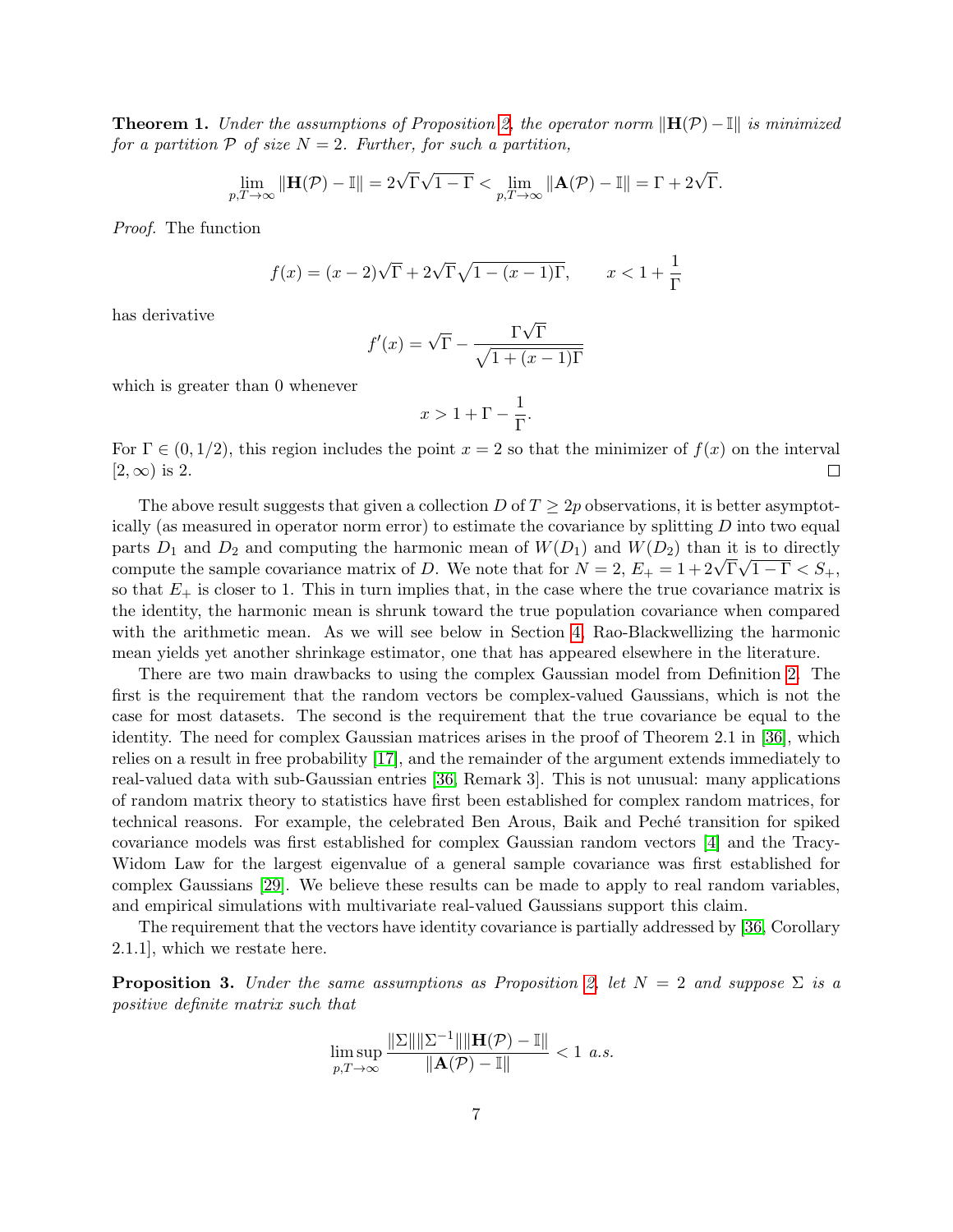Then

$$
\limsup_{p,T\to\infty} \frac{\|\sqrt{\Sigma}\mathbf{H}(\mathcal{P})\sqrt{\Sigma} - \Sigma\|}{\|\sqrt{\Sigma}\mathbf{A}(\mathcal{P})\sqrt{\Sigma} - \Sigma\|} < 1 \text{ a.s.}
$$

Since multiplying  $\mathbf{H}(\mathcal{P})$  by  $\sqrt{\Sigma}$  on both sides gives a complex Wishart model with population covariance  $\Sigma$  (see Remark [3](#page-6-0) below), the bound in Proposition 3 holds so long as the condition number of  $\Sigma$  lies in a certain range. See [\[36,](#page-22-5) Remark 2] for further discussion.

The harmonic mean has an interesting additional property with respect to the Frobenius norm. The arithmetic matrix mean is usually motivated as minimizing the squared Frobenius norm error. A similar objective motivates many existing shrinkage estimators for the covariance matrix [\[33,](#page-22-8) [26\]](#page-21-8). Under the setting considered above, the harmonic matrix mean, despite not being optimized for this loss, matches the Frobenius norm error of the arithmetic mean asymptotically.

**Lemma 1.** Under the conditions of Proposition [2,](#page-5-1) when  $N = 2$  we have

$$
\lim_{p,T\to\infty}\frac{1}{p}\|\mathbf{H}(\mathcal{P})-\mathbb{I}\|_F^2=\lim_{p,T\to\infty}\frac{1}{p}\|\mathbf{A}(\mathcal{P})-\mathbb{I}\|_F^2=\Gamma\,\,a.s.
$$

*Proof.* Since  $H(\mathcal{P}) - \mathbb{I}$  is symmetric, by the almost sure weak convergence of  $H(\mathcal{P})$ , it suffices to show

$$
\lim_{p,T\to\infty}\frac{1}{p}\operatorname{Tr}\left[({\bf H}(\mathcal{P})-\mathbb{I})^2\right]\to\int_{E_-}^{E_+}(x-1)^2\frac{\sqrt{(E_+-x)(x-E_-)}}{2\pi\Gamma x}\,\mathrm{d}x,
$$

where  $E_{\pm}$  are defined in Equation [\(4\)](#page-5-2), and compare with

$$
\lim_{p,T \to \infty} \frac{1}{p} \operatorname{Tr} \left[ (\mathbf{A}(\mathcal{P}) - \mathbb{I})^2 \right] \to \int_{S_-}^{S_+} (x - 1)^2 \frac{\sqrt{(S_+ - x)(x - S_-)}}{2\pi \Gamma x} dx,
$$

where  $S_{\pm}$  are defined in Equation [\(3\)](#page-5-3). Note that

$$
\frac{E_+-E_-}{E_++E_-}=2\sqrt{\Gamma}\sqrt{1-\Gamma},\qquad \frac{E_++E_-}{2}=1
$$

and

$$
\frac{S_{+} - S_{-}}{S_{+} + S_{-}} = \frac{2\sqrt{\Gamma}}{1 + \Gamma}, \qquad \frac{S_{+} + S_{-}}{2} = 1 + \Gamma.
$$

Using Lemma [3](#page-23-5) in the Appendix,

$$
\int_{E_{-}}^{E_{+}} (x^{2} - 2x + 1) \frac{\sqrt{(E_{+} - x)(x - E_{-})}}{2\pi \Gamma x} dx = 1 - \Gamma - 2(1 - \Gamma) + 1 = \Gamma,
$$

while

$$
\int_{S_-}^{S_+} (x^2 - 2x + 1) \frac{\sqrt{(S_+ - x)(x - S_-)}}{2\pi \Gamma x} dx = 1 + \Gamma - 2 + 1 = \Gamma.
$$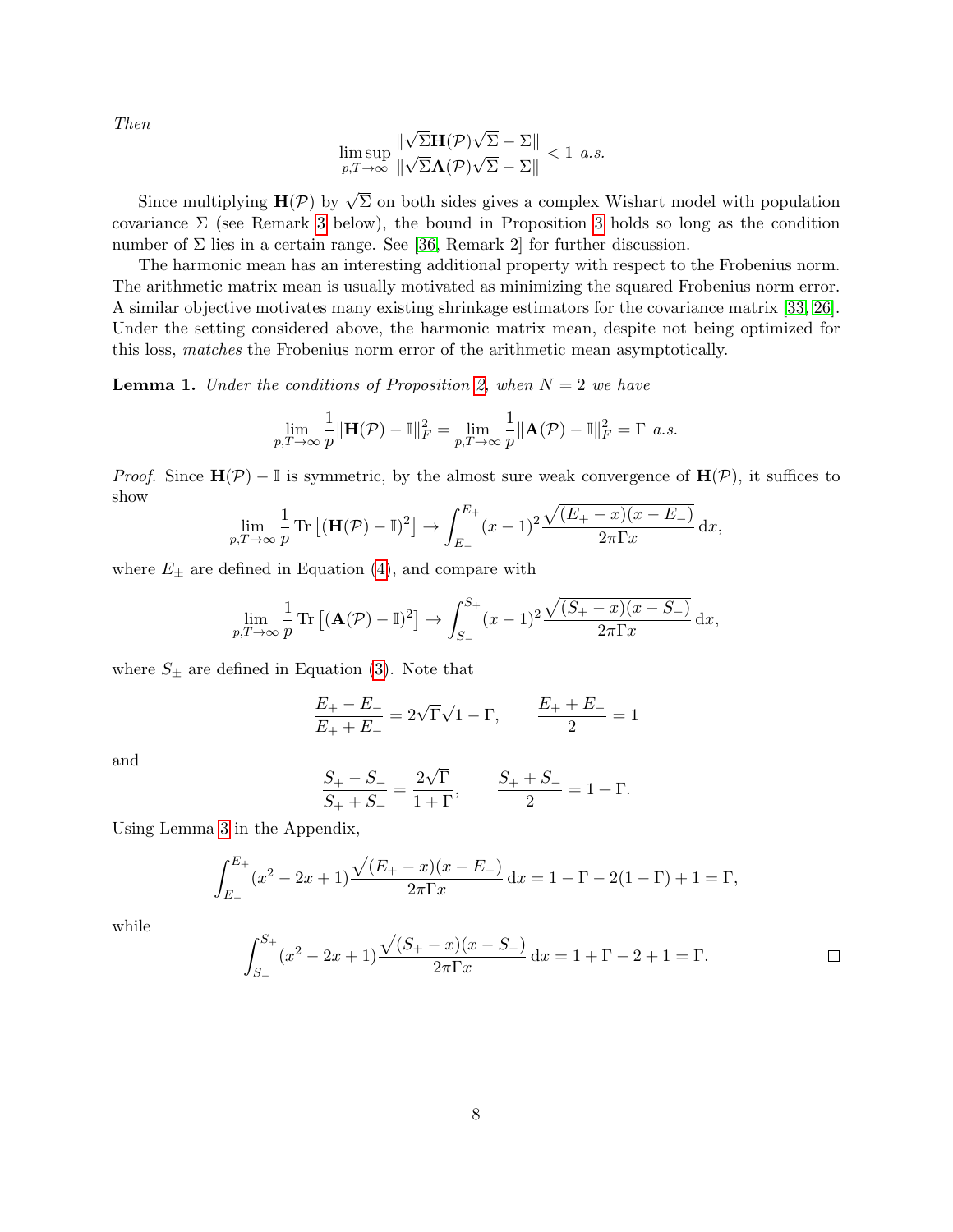# <span id="page-8-0"></span>4 Rao-Blackwell Improvement of the Harmonic Mean

The results in Section [3](#page-4-0) are somewhat unexpected, and raise the question of whether other matrix means have similar properties. Analyzing other means such as the geometric or the more complicated Frechét means  $[7, 45]$  $[7, 45]$  under the high-dimensional regime poses a significant challenge since these operations currently fall outside the scope of known free probability theory. Random matrix techniques do, however, allow us to extend our analysis of the harmonic mean by computing its expectation conditioned on the arithmetic mean. By the Rao-Blackwell theorem, using this conditional expectation as an estimator yields an expected spectral norm error no worse than the unconditioned harmonic mean.

In this section we restrict ourselves to the model of Definition [1,](#page-2-1) so as to ensure the availability of explicit integrals for our quantities of interest. We expect the same results can be established for the complex model in Definition [2,](#page-3-0) but doing so would require reworking the results of [\[31\]](#page-22-12) (restated in the Appendix for ease of reference) for the complex Wishart Ensemble, which is outside the scope of the present article. Further, we restrict our attention to  $T = 2n \geq p$  to facilitate comparison with the  $N = 2$  case studied in the previous section. To this end, let  $\mathcal{P} = D_1 \cup D_2$  where  $D_1$  and  $D_2$  are disjoint, and

$$
W_1 := W(D_1) = \frac{1}{|D_1|} \sum_{x \in D_1} x x^* = \frac{1}{n} \sum_{x \in D_1} x x^*,
$$
  

$$
W_2 := W(D_2) = \frac{1}{|D_2|} \sum_{x \in D_2} x x^* = \frac{1}{n} \sum_{x \in D_2} x x^*.
$$

The matrices  $W_1$  and  $W_2$  have densities [\[2,](#page-20-3) Theorem 7.2.2]

$$
f_{W_i}(w_i) = C_{n,p} \det(w_i)^{\frac{1}{2}(n-p-1)} \exp\left(-\frac{n}{2} \operatorname{Tr} \Sigma^{-1} w_i\right),
$$

where

$$
C_{n,p} = \frac{n^{\frac{pn}{2}}}{2^{\frac{1}{2}np} \det(\Sigma)^{\frac{n}{2}} \Gamma_p(\frac{n}{2})}, \ \Gamma_p(x) = \pi^{\frac{p(p-1)}{4}} \prod_{i=1}^p \Gamma\left(x - \frac{i-1}{2}\right).
$$

These densities are supported on the space  $\mathcal{S}_p(\mathbb{R})$  of all  $p \times p$  symmetric positive definite real matrices. As before, define

$$
\mathbf{A} = \frac{W_1 + W_2}{2},\tag{5}
$$

$$
\mathbf{H} = 2\left(W_1^{-1} + W_2^{-1}\right)^{-1} \tag{6}
$$

and note that

$$
\mathbf{A} = \frac{1}{2n} \sum_{x \in D} x x^*
$$

is a Wishart random matrix with parameter  $\Sigma$  and  $2n$ , and thus

<span id="page-8-1"></span>
$$
f_{\mathbf{A}}(a) := C_{2n,p} \det(a)^{\frac{1}{2}(2n-p-1)} \exp(-n \operatorname{Tr} \Sigma^{-1} a), \tag{7}
$$

where a takes values in all of  $\mathcal{S}_p(\mathbb{R})$ .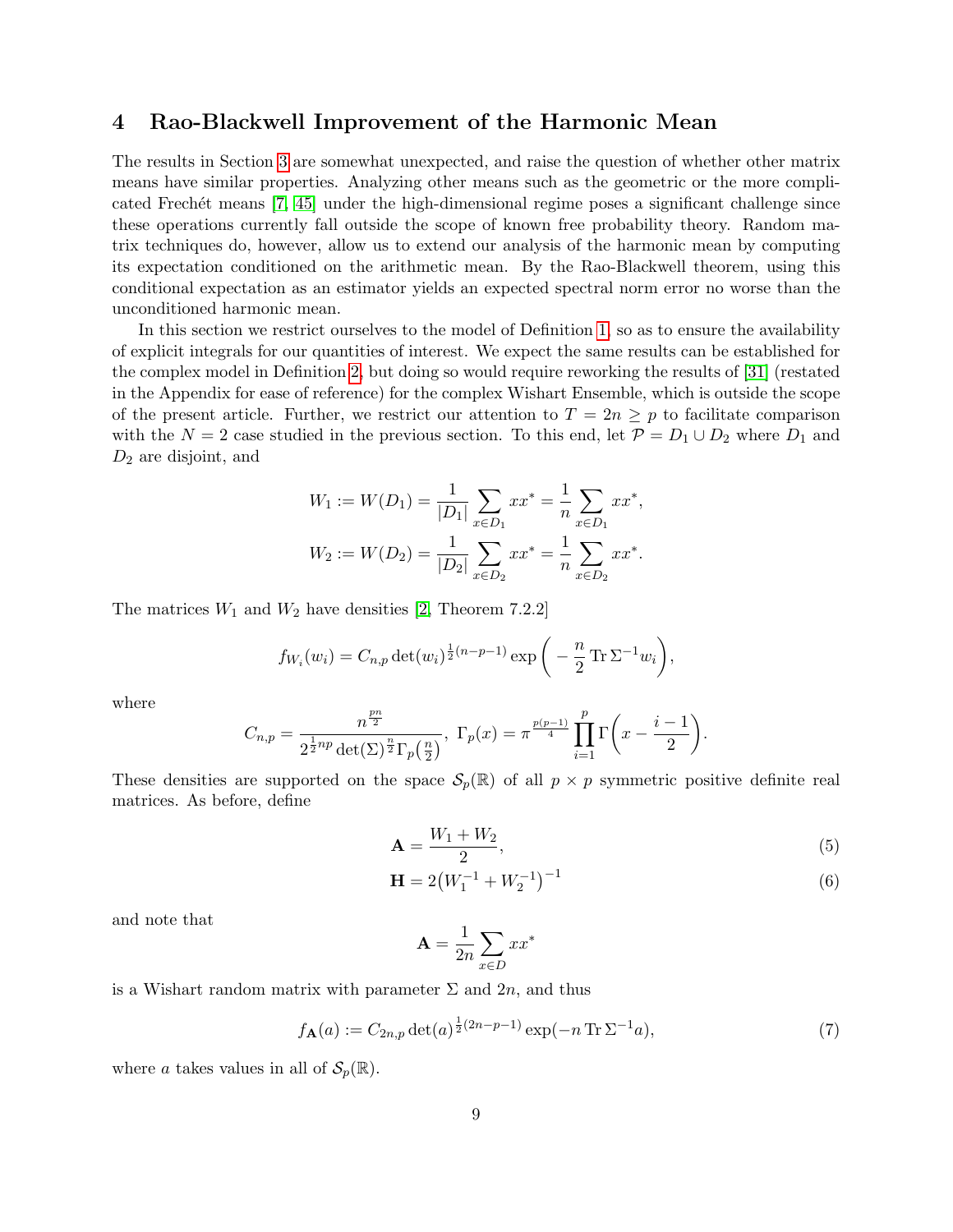Recall that the matrix **A** is a sufficient statistic for the covariance matrix  $\Sigma$ , and note that the loss function

$$
\ell(M, \Sigma) := ||M - \Sigma||,
$$

is convex in the variable  $M$ . By the Rao-Blackwell Theorem [\[43,](#page-22-13) 5a.2 (ii)], we have

$$
\mathbb{E}\big\{\ell\big(\mathbb{E}[\mathbf{H}|\mathbf{A}],\Sigma\big)\big]\leq \mathbb{E}\big\{\ell\big(\mathbf{H},\Sigma\big)\big\},
$$

which is to say that as an estimator, **H** is outperformed by the conditional expectation  $\mathbb{E}[H|A]$ , which we now compute.

Observe that the harmonic mean satisfies [\[7,](#page-20-1) Section 4.1]

$$
H = 2W_1 - W_1A^{-1}W_1,
$$
  

$$
H = 2W_2 - W_2A^{-1}W_2.
$$

Averaging these two equations gives

$$
\mathbf{H} = 2\mathbf{A} - \frac{1}{2}W_1\mathbf{A}^{-1}W_1 - \frac{1}{2}W_2\mathbf{A}^{-1}W_2,
$$

and taking the conditional expectation yields

$$
\mathbb{E}[\mathbf{H}|\mathbf{A}] = 2\mathbf{A} - \frac{1}{2} \mathbb{E}[W_1 \mathbf{A}^{-1} W_1 | \mathbf{A}] - \frac{1}{2} \mathbb{E}[W_2 \mathbf{A}^{-1} W_2 | \mathbf{A}].
$$

To compute the matrix-valued integrals

$$
\mathbb{E}[W_1\mathbf{A}^{-1}W_1|\mathbf{A}] \quad \text{and} \quad \mathbb{E}[W_2\mathbf{A}^{-1}W_2|\mathbf{A}],
$$

we proceed by directly computing the conditional density of  $W_i$  given  $\mathbf{A}$ .

We begin with the joint density of  $W_1$  and  $W_2$ :

$$
f_{W_1}(w_1)f_{W_2}(w_2) = C_{n,p}^2 \det(w_1)^{\frac{1}{2}(n-p-1)} \det(w_2)^{\frac{1}{2}(n-p-1)} \exp\bigg[-\frac{n}{2} \operatorname{Tr} \big\{ \Sigma^{-1}(w_1+w_2) \big\} \bigg].
$$

We will use this formula to obtain an expression for the joint density of  $W_1$  and  $A$ . For a symmetric matrix M with entries  $m_{i,j}$ , let  $dm_{i,j}$  denote Lebesgue measure over that entry and define

$$
(\mathrm{d}M) := \bigwedge_{1 \le i \le j \le p} \mathrm{d}m_{i,j},
$$

that is  $(dM)$  is the volume form of the matrix M. The "shear" transformation

$$
(w_1, w_2) \mapsto (w_1, a), \quad a := \frac{w_1 + w_2}{2},
$$

maps the domain  $\mathcal{S}_p(\mathbb{R}) \times \mathcal{S}_p(\mathbb{R})$  to the region

$$
\{M\in\mathcal{S}_p(\mathbb{R}):0\preceq M\preceq 2a\}\times\mathcal{S}_p(\mathbb{R}),
$$

where we remind the reader that  $\preceq$  denotes the positive semidefinite ordering. The Jacobian of this mapping is

$$
(dw_1) \wedge (dw_2) = 2^{\frac{p(p+1)}{2}}(dw_1) \wedge (da),
$$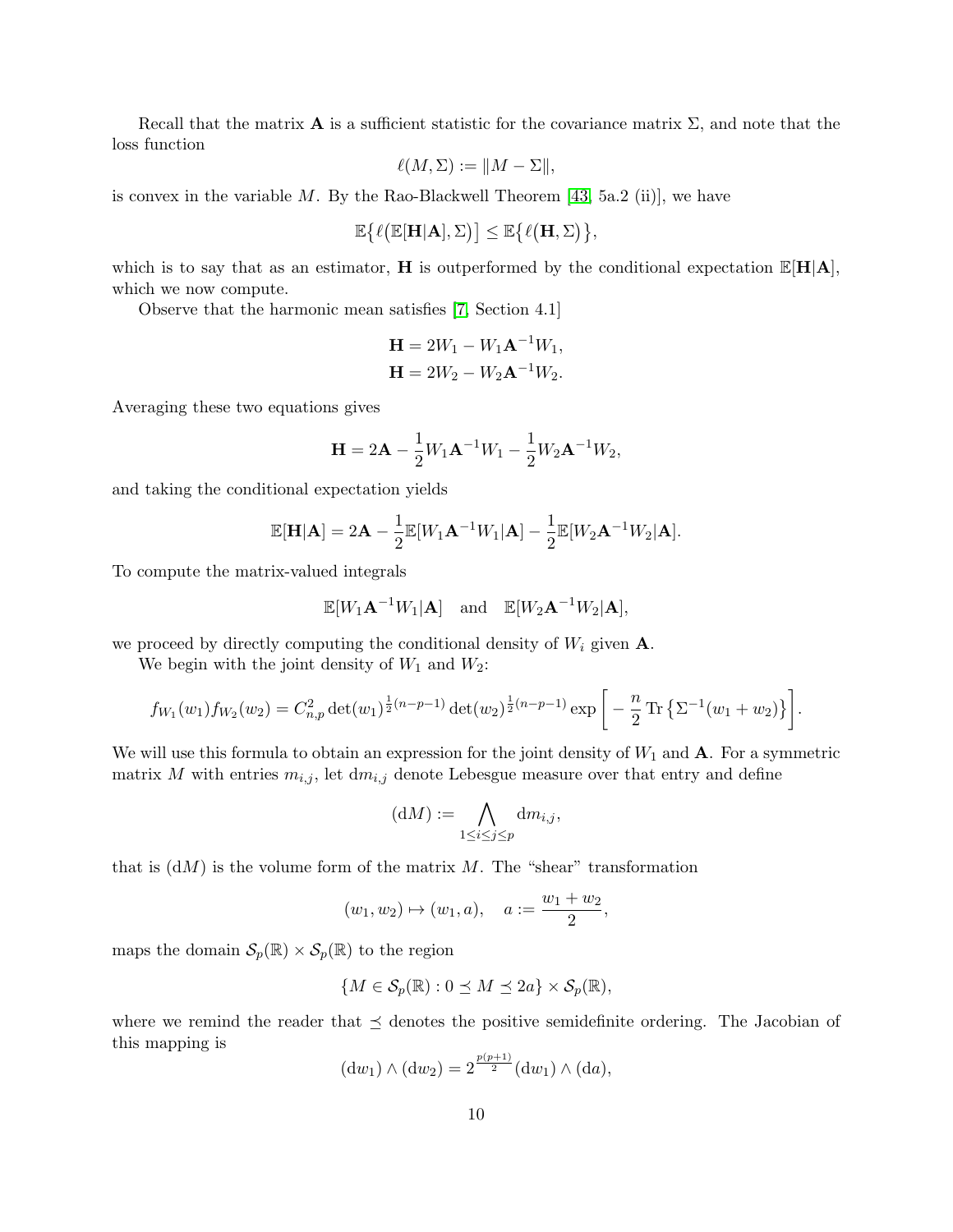hence the joint density is

$$
f_{W_1,\mathbf{A}}(w_1,a) = C_{n,p}^2 2^{\frac{p(p+1)}{2}} \det(w_1)^{\frac{1}{2}(n-p-1)} \det(2a-w_1)^{\frac{1}{2}(n-p-1)} \exp[-n \operatorname{Tr} \Sigma^{-1} a].
$$

To obtain the conditional distribution, we divide by [\(7\)](#page-8-1), yielding

$$
f_{W_1|\mathbf{A}}(w_1|a) = \frac{C_{n,p}^2}{C_{2n,p}} \frac{\det(w_1)^{\frac{n-p-1}{2}} \det(2a - w_1)^{\frac{n-p-1}{2}}}{\det(2a)^{n-\frac{p+1}{2}}},\tag{8}
$$

where  $w_1$  is supported on the region

$$
\mathcal{D}(a) := \{ m \in \mathcal{S}_p(\mathbb{R}) : 0 \le m \le 2a \}.
$$

Evaluating this density at  $a = \mathbf{A}$ , for  $w_1 \in \mathcal{D}(\mathbf{A})$ ,

$$
f_{W_1|\mathbf{A}}(w_1|\mathbf{A}) := \frac{C_{n,p}^2}{C_{2n,p}} \frac{\det(w_1)^{\frac{n-p-1}{2}} \det(2\mathbf{A} - w_1)^{\frac{n-p-1}{2}}}{\det(2\mathbf{A})^{\frac{2n-p-1}{2}}}
$$

gives a multivariate Beta distribution  $B(p; n, n; 2\mathbf{A})$  (see Definition [4](#page-24-0) in the Appendix). With this notation, we have

$$
\mathbb{E}[W_1 \mathbf{A}^{-1} W_1 | \mathbf{A}] = \int_{\mathcal{D}(\mathbf{A})} w_1 \mathbf{A}^{-1} w_1 f_{W_1 | \mathbf{A}}(w_1 | \mathbf{A})(dw_1)
$$

the integration over  $w_1$  can be done using Theorem [5](#page-24-1) in the Appendix, with  $n_1 = n$ ,  $n_2 = n$ , and setting  $\Delta = 2$ **A** yields the following Lemma.

<span id="page-10-0"></span>**Lemma 2.** For any F that is a function of A taking value in the space of  $p \times p$  matrices,

$$
\mathbb{E}[W_1 F W_1 | \mathbf{A}] = \frac{\{n(2n+1)-2\}\mathbf{A} F \mathbf{A} + n\{(\mathbf{A} F \mathbf{A})^\top + \text{Tr}(\mathbf{A} F) \mathbf{A}\}}{(2n-1)(n+1)}.
$$

Setting  $F = \mathbf{A}^{-1}$  yields

$$
\mathbb{E}[W_1 \mathbf{A}^{-1} W_1 | \mathbf{A}] = \frac{2n(n+1) - 2 + pn}{(2n-1)(n+1)} \mathbf{A}.
$$

The same calculation can be carried out for  $\mathbb{E}[W_2\mathbf{A}^{-1}W_2|\mathbf{A}]$  to give

$$
\mathbb{E}[\mathbf{H}|\mathbf{A}] = 2\mathbf{A} - \left\{ \frac{2n(n+1) - 2 + pn}{(2n-1)(n+1)} \right\} \mathbf{A} = \frac{n(2n-p)}{(2n-1)(n+1)} \mathbf{A},
$$

which is simply a rescaling of **A** by a deterministic constant. We summarize this result as a theorem.

<span id="page-10-1"></span>**Theorem 2.** Let  $T = 2n$  and D be as in Definition [1.](#page-2-1) If P is a partition of size 2 with  $|D_1|$  =  $|D_2| = n$ , then

$$
\mathbb{E}[\mathbf{H}(\mathcal{P})|\mathbf{A}(\mathcal{P})] = \frac{n(2n-p)}{(2n-1)(n+1)}\mathbf{A}(\mathcal{P}).
$$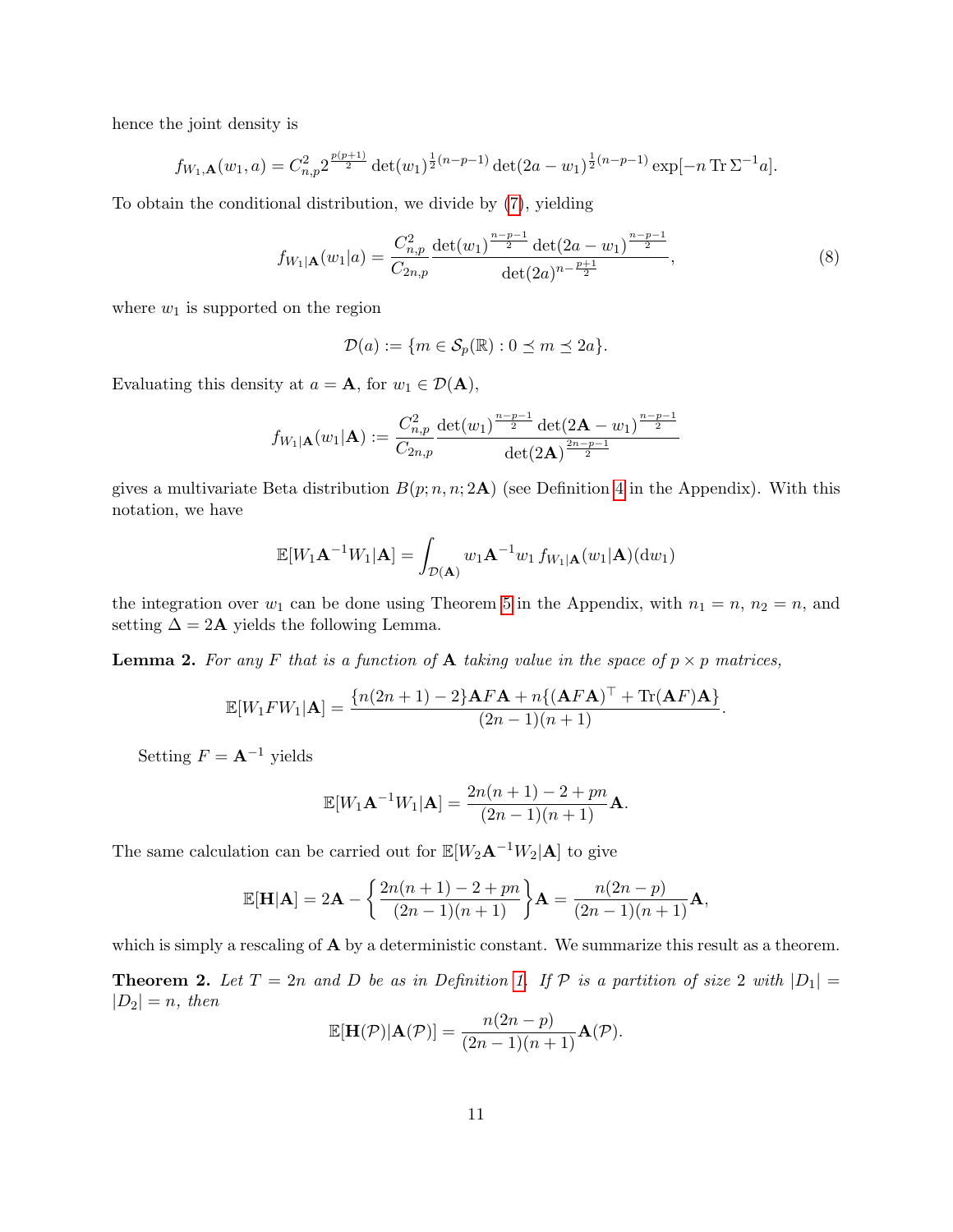Note that as  $p/T = p/(2n) \rightarrow \Gamma \in (0, 1/2)$ , the limiting spectral measure of the above conditional expectation converges to

$$
(1-\Gamma)Z,
$$

where  $Z$  is a random variable distributed according to the limiting spectral distribution of  $A$ .

The above calculations can be further extended by making a few adjustments to the matrices  $W_1, W_2$ . A number of matrix estimators take the form

$$
\tilde{\mathbf{A}} := c(\mathbf{A} + d\hat{\Lambda}),
$$

where c, d are positive scalars and  $\hat{\Lambda}$  is a positive semidefinite matrix, all depending only on **A**. Estimators of this form have been extensively studied in the covariance estimation literature [\[33,](#page-22-8) [26,](#page-21-8) [32\]](#page-22-14). One could take the extra step of applying the same regularization procedure to the matrices  $W_1$  and  $W_2$  before computing their (Rao-Blackwellized) harmonic mean. Suppose we replace  $W_1$ and  $W_2$  with

$$
\tilde{W}_1 := c(W_1 + d\hat{\Lambda})
$$
 and  $\tilde{W}_2 := c(W_2 + d\hat{\Lambda}),$ 

respectively. Letting  $\tilde{H}$  be the harmonic mean of  $\tilde{W}_1$  and  $\tilde{W}_2$ , we can compute a Rao-Blackwell improvement of  $\tilde{H}$  in much the same way that we did for  $H$  above. Indeed, we still have

$$
\tilde{\mathbf{H}} = 2\tilde{\mathbf{A}} - \frac{\tilde{W}_1 \tilde{\mathbf{A}}^{-1} \tilde{W}_1}{2} - \frac{\tilde{W}_2 \tilde{\mathbf{A}}^{-1} \tilde{W}_2}{2}
$$

We can compute the conditional expectation with respect to  $A$  as follows

<span id="page-11-0"></span>
$$
\mathbb{E}[\tilde{\mathbf{H}}|\mathbf{A}] = 2\tilde{\mathbf{A}} - \frac{c^2}{2} \left( \mathbb{E}[W_1\tilde{\mathbf{A}}^{-1}W_1|\mathbf{A}] + \mathbb{E}[W_2\tilde{\mathbf{A}}^{-1}W_2|\mathbf{A}] \right) - c^2 d(\mathbf{A}\tilde{\mathbf{A}}^{-1}\hat{\Lambda} + \hat{\Lambda}\tilde{\mathbf{A}}^{-1}\mathbf{A}) - (cd)^2 \hat{\Lambda}\tilde{\mathbf{A}}^{-1}\hat{\Lambda}.
$$
\n(9)

.

Using Lemma [2,](#page-10-0) we have

<span id="page-11-1"></span>
$$
\frac{c^2}{2}\left(\mathbb{E}[W_1\tilde{\mathbf{A}}^{-1}W_1|\mathbf{A}] + \mathbb{E}[W_2\tilde{\mathbf{A}}^{-1}W_2|\mathbf{A}]\right) = c^2 \left[\frac{\left\{2n(n+1) - 2\right\}\mathbf{A}\tilde{\mathbf{A}}^{-1}\mathbf{A} + n\operatorname{Tr}(\mathbf{A}\tilde{\mathbf{A}}^{-1})\mathbf{A}}{(2n-1)(n+1)}\right].\tag{10}
$$

Combining Equations [\(9\)](#page-11-0) and [\(10\)](#page-11-1), we have

$$
\mathbb{E}[\tilde{\mathbf{H}}|\mathbf{A}] = 2\tilde{\mathbf{A}} - c^2 \left[ \frac{\{2n(n+1) - 2\} \mathbf{A} \tilde{\mathbf{A}}^{-1} \mathbf{A} + n \operatorname{Tr}(\mathbf{A} \tilde{\mathbf{A}}^{-1}) \mathbf{A}}{(2n-1)(n+1)} - c^2 d(\mathbf{A} \tilde{\mathbf{A}}^{-1} \hat{\mathbf{A}} + \hat{\mathbf{A}} \tilde{\mathbf{A}}^{-1} \mathbf{A}) - (cd)^2 \hat{\mathbf{A}} \tilde{\mathbf{A}}^{-1} \hat{\mathbf{A}},
$$

which we can write solely in terms of  $\tilde{A}$  and  $\hat{\Lambda}$  by substituting  $cA$  with  $\tilde{A} - cd\hat{\Lambda}$ , obtaining

$$
\mathbb{E}[\tilde{\mathbf{H}}|\mathbf{A}] = 2\tilde{\mathbf{A}} - \frac{[2n(n+1) - 2][\tilde{\mathbf{A}} - 2cd\hat{\Lambda} + (cd\hat{\Lambda})\tilde{\mathbf{A}}^{-1}(cd\hat{\Lambda})]}{(2n-1)(n+1)} - \frac{[np - ncd\operatorname{Tr}(\hat{\Lambda}\tilde{\mathbf{A}}^{-1})](\tilde{\mathbf{A}} - cd\hat{\Lambda})}{(2n-1)(n+1)} - 2cd\hat{\Lambda} + (cd\hat{\Lambda})\tilde{\mathbf{A}}^{-1}(cd\hat{\Lambda}).
$$

We summarize the above results in the following Theorem.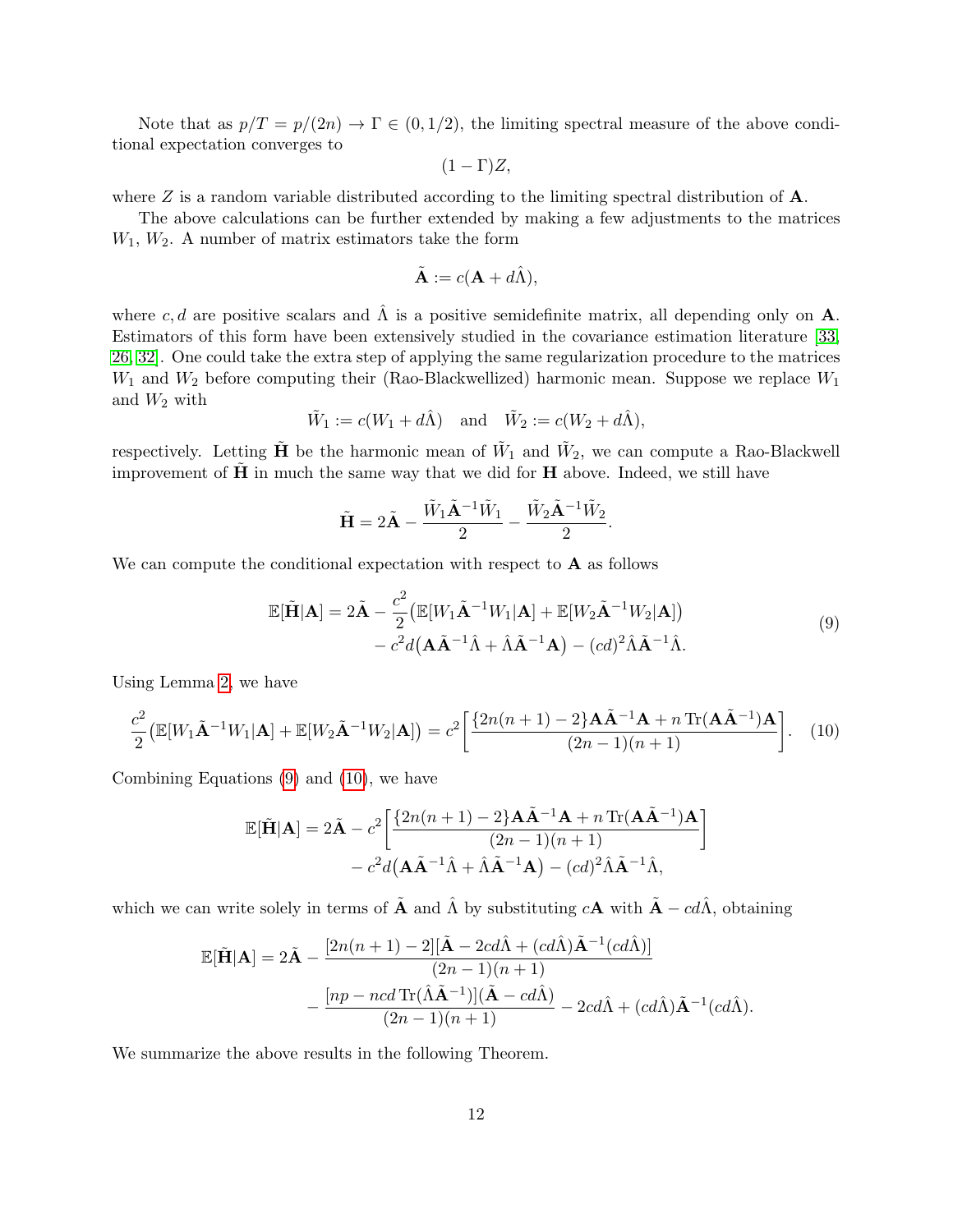<span id="page-12-2"></span>**Theorem 3.** The Rao-Blackwell improvement of  $\tilde{H}$ , the harmonic mean of the matrices  $c(W_1+d\hat{\Lambda})$ and  $c(W_2 + d\hat{\Lambda})$ , where c and d are positive constants that only depend on **A** and  $\hat{\Lambda}$  is a positive definite matrix that only depends on A given by

$$
\mathbb{E}[\tilde{\mathbf{H}}|\mathbf{A}] = n \left[ \frac{2n - p + cd \operatorname{Tr}(\hat{\Lambda} \tilde{\mathbf{A}}^{-1})}{(2n - 1)(n + 1)} \right] \tilde{\mathbf{A}} + \left[ \frac{-n + 1}{(2n - 1)(n + 1)} \right] (cd\hat{\Lambda}) \tilde{\mathbf{A}}^{-1} (cd\hat{\Lambda}) + \left[ \frac{2n + np - 2 - ncd \operatorname{Tr}(\hat{\Lambda} \tilde{\mathbf{A}}^{-1})}{(2n - 1)(n + 1)} \right] cd\hat{\Lambda}.
$$

Remark 2. For linear shrinkage estimators of the form

$$
\tilde{\mathbf{A}} = (1 - \lambda)\mathbf{A} + \lambda \mathbb{I},
$$

as in [\[33\]](#page-22-8), setting  $\hat{\Lambda} = \mathbb{I}$ ,  $c = (1 - \lambda)$ , and  $cd = \lambda$  in our formula gives

<span id="page-12-1"></span>
$$
\mathbb{E}[\tilde{\mathbf{H}}|\mathbf{A}] = n \left[ \frac{2n - p + \lambda \operatorname{Tr}(\tilde{\mathbf{A}}^{-1})}{(2n - 1)(n + 1)} \right] \tilde{\mathbf{A}} + \left[ \frac{-n + 1}{(2n - 1)(n + 1)} \right] \lambda^2 \tilde{\mathbf{A}}^{-1} + \left[ \frac{2n + np - 2 - n\lambda \operatorname{Tr}(\tilde{\mathbf{A}}^{-1})}{(2n - 1)(n + 1)} \right] \lambda \mathbb{I}.
$$
\n(11)

The results outlined above are unexpected, and somewhat odd. The implication of Theorem [2](#page-10-1) is that the Rao-Blackwellization of  $H(\mathcal{P})$  is a deterministic constant multiple of  $A(\mathcal{P})$ . This suggests that the expense of computing  $H(\mathcal{P})$  is not warranted, since while  $H(\mathcal{P})$  may improve upon  $A(\mathcal{P})$ as an estimator, a scalar multiple of  $\mathbf{A}(\mathcal{P})$  improves still further upon  $\mathbf{H}(\mathcal{P})$ . Figure [4](#page-18-0) in Section [6](#page-16-0) explores this point empirically in the finite-sample regime. On the other hand, the form of the Rao-Blackwellized estimator in Equation [\(11\)](#page-12-1), obtained from Theorem [3,](#page-12-2) bears noting. In contrast to the Rao-Blackwellized version of H considered in Theorem [2,](#page-10-1) this estimator involves a linear combination of  $\tilde{A}$ ,  $\tilde{A}^{-1}$  and I. The form of this estimator is fundamentally different from the class of linear shrinkage estimators considered elsewhere in the literature [\[33,](#page-22-8) [26,](#page-21-8) [48\]](#page-23-3), and warrants further study.

### <span id="page-12-0"></span>5 Eigenvector Recovery

A major motivation for working with the operator norm is to obtain guarantees on convergence of eigenvectors, which are often the main object of interest in covariance estimation, as in when the covariance is used for principal component analysis. This is done via the Davis-Kahan theorem, which bounds the distance between the leading eigenvectors  $v_1(\hat{\Sigma})$  and  $v_1(\Sigma)$  in terms of  $\|\hat{\Sigma} - \Sigma\|$ . For example, it can be shown [\[51,](#page-23-6) Corollary 1] that

<span id="page-12-3"></span>
$$
||v_1(\hat{\Sigma}) - v_1(\Sigma)|| \le \frac{2^{\frac{3}{2}}||\hat{\Sigma} - \Sigma||}{\lambda_1(\Sigma) - \lambda_2(\Sigma)} \quad \text{if} \quad \langle v_1(\hat{\Sigma}), v(\Sigma) \rangle > 0 \tag{12}
$$

In this section, we show that under a spiked covariance model, the leading eigenvector of  $H(\mathcal{P})$ carries information about the leading eigenvector of the population covariance matrix  $\Sigma$  in the regime  $p/T \to \Gamma \in (0, 1/2)$ , and compare with the leading eigenvector of  $\mathbf{A}(\mathcal{P})$ . We return to the complex case once more due to our reliance on Proposition [2,](#page-5-1) but as alluded to previously, we expect the resulting asymptotic formula to hold for the real case without any adjustment.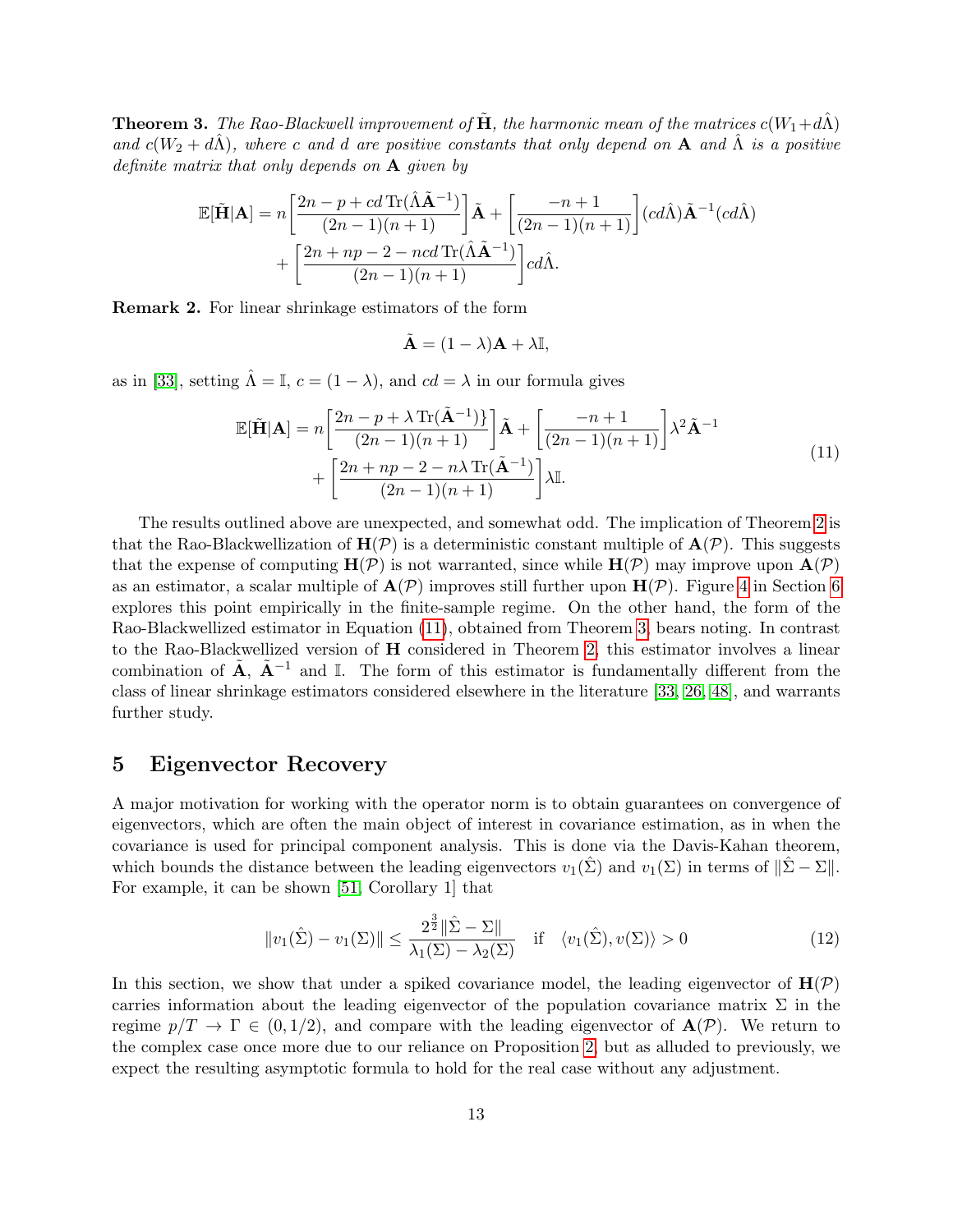<span id="page-13-1"></span>**Definition 3.** Let  $D \subset \mathbb{C}^p$  be a set of T i.i.d. p-dimensional centered multivariate complex Gaussians with population covariance matrix

<span id="page-13-2"></span>
$$
\Sigma = \mathbb{I} + \theta v v^*,\tag{13}
$$

where  $\theta > 0$  and  $v \in \mathbb{C}^p$  has norm one. As in Proposition [2](#page-5-1) assume that

$$
\left|\frac{p}{T}-\Gamma\right|\leq \frac{K}{p^2},
$$

where  $K > 0$  is a constant that does not depend on p or T and  $\Gamma \in (0, 1/2)$ .

<span id="page-13-0"></span>**Remark 3.** Let  $D^0$  be a collection of multivariate complex Gaussians with zero mean and covariance I. If we define √

$$
D = \{\sqrt{\Sigma}x : x \in D^0\} =: \sqrt{\Sigma}D^0,
$$

where  $\Sigma$  is given in Definition [3,](#page-13-1) then D has the same distribution as the model in Equation [13.](#page-13-2) Moreover, by this same transformation, we may take a partition  $\mathcal{P}^0$  of  $D^0$  and generate a partition Moreover, by this same transformation, we may take a partition  $P^{\circ}$  or  $D^{\circ}$  and generate a partition  $P \circ f D$  by replacing each  $D_i^0$  in  $\mathcal{P}^0$  by  $D_i := \sqrt{\Sigma} D_i^0$ . With this definition we have the equality

$$
\mathbf{H}(\mathcal{P}) = \sqrt{\Sigma} \mathbf{H}(\mathcal{P}^0) \sqrt{\Sigma} \text{ and } \mathbf{A}(\mathcal{P}) = \sqrt{\Sigma} \mathbf{A}(\mathcal{P}^0) \sqrt{\Sigma}.
$$

The Theorem below follows from well-established results in the literature and can be generalized without any change to higher rank perturbations of the identity. We focus on the simple case of one spike in order to get more explicit insight into the performance of  $\mathbf{H}(\mathcal{P})$ .

<span id="page-13-3"></span>**Theorem 4.** Let D be a spiked model as in Definition [3,](#page-13-1) and suppose  $P$  is a partition satisfying the conditions of Proposition [2,](#page-5-1) with  $N = 2$ . Then we have the almost sure convergence

$$
\lambda_1\{\mathbf{H}(\mathcal{P})\} \to \begin{cases} 1 + \frac{\Gamma}{\theta} + (1 - \Gamma)\theta & \text{if } \theta > \sqrt{\frac{\Gamma}{1 - \Gamma}} \\ 1 + 2\sqrt{\Gamma}\sqrt{1 - \Gamma} & \text{otherwise,} \end{cases}
$$

and

$$
\left| \langle v_1 \{ \mathbf{H}(\mathcal{P}) \}, v \rangle \right|^2 \to \begin{cases} \frac{\theta+1}{\theta} \frac{\theta^2 (1-\Gamma) - \Gamma}{\theta^2 (1-\Gamma) + \theta + \Gamma} & \text{if } \theta > \sqrt{\frac{\Gamma}{1-\Gamma}}, \\ 0 & \text{otherwise.} \end{cases}
$$

Proof. To prove this result we will use the general framework [\[5\]](#page-20-11), which considers multiplicative spikes of the form √

$$
\tilde{M} := \sqrt{\mathbb{I} + \theta vv^*} M \sqrt{\mathbb{I} + \theta vv^*}.
$$

Here  $\theta$  and v are as in Definition [3](#page-13-1) and M is a Hermitian matrix whose eigenvalue distribution converges weakly to a spectral measure  $\nu$  almost surely, and  $\nu$  is supported on the interval [a, b]. Assume further that the convergence of the largest (smallest) eigenvalue of M is the right (left) edge of the support of  $\nu$  and that the distribution of M is invariant under unitary conjugation; recall this implies the matrix of eigenvectors of  $M$  is Haar distributed on the unitary group. Define for  $z \in \mathbb{C} \backslash [a, b]$ 

$$
m_{\nu}(z) := \int_{\mathbb{R}} \frac{\nu(\mathrm{d}x)}{z - x},
$$
  

$$
t_{\nu}(z) := \int_{\mathbb{R}} \frac{x\nu(\mathrm{d}x)}{z - x} = -1 + zm_{\nu}(z),
$$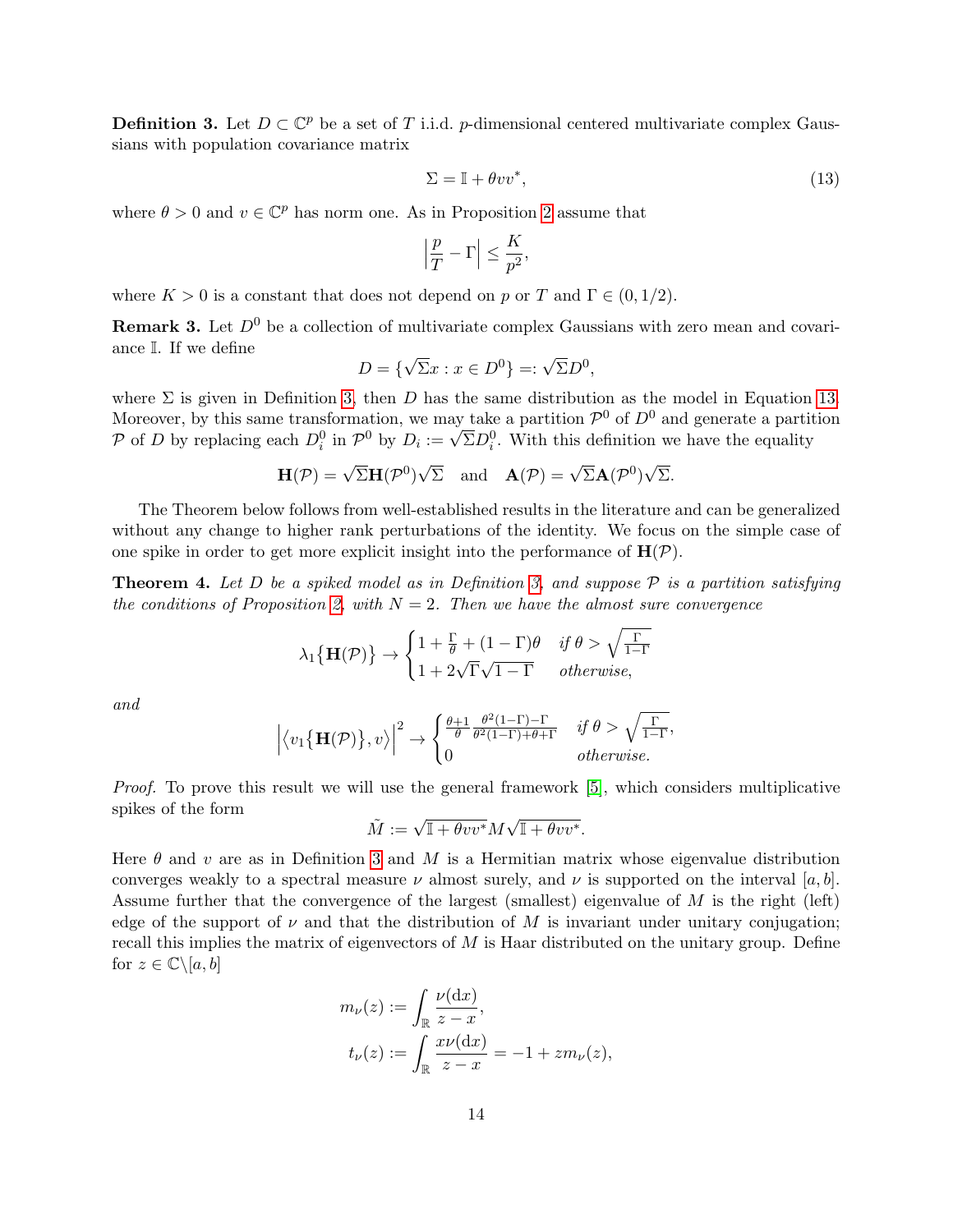and let  $t_{\nu}^{-1}(z)$  be the functional inverse of  $t_{\nu}$ . By [\[5,](#page-20-11) Theorem 2.7] we have the almost sure convergence

$$
\lambda_1(\tilde{M}) \to \begin{cases} t_{\nu}^{-1}\left(\frac{1}{\theta}\right) & \theta > \frac{1}{t_{\nu}(b^+)}; \\ b & \text{otherwise.} \end{cases}
$$

Here  $t_{\nu}(b^+)$  is the limit as  $z \to b$  of  $t_{\nu}(z)$ , well defined when  $\nu$  has a density with square root decay near b [\[5,](#page-20-11) Proposition 2.10]. Furthermore, by [\[5,](#page-20-11) Remark 2.11] we have the almost sure convergence

$$
|\langle v_1(\tilde{M}), v \rangle|^2 \to \begin{cases} -\frac{\theta + 1}{\theta^2 \rho t'_\nu(\rho)} & \text{if } \theta > 1/t_\nu(b), \\ 0 & \text{otherwise}, \end{cases}
$$

where

$$
\rho:=t_\nu^{-1}\bigg(\frac{1}{\theta}\bigg).
$$

Applying these results using Remark [3](#page-13-0) and taking  $M = H(\mathcal{P}^0)$  where  $\mathcal{P}^0$  is the partition of a data set  $D^0$  with population covariance I, we see that M satisfies the required convergence properties by Proposition [2](#page-5-1) and is unitarily invariant. Letting  $\nu$  equal to the limiting spectral measure of  $\mathbf{H}(\mathcal{P}^0)$ , and noting for  $N=2$ 

$$
E_{\pm} = 1 \pm 2\sqrt{\Gamma}\sqrt{1-\Gamma},
$$

the proof now proceeds by calculation. From the results of [\[36,](#page-22-5) Equation (18)],  $m_{\nu}(z)$  satisfies the fixed point equation

$$
\Gamma z m_{\nu}(z)^{2} + (1 - 2\Gamma - z) m_{\nu}(z) + 1 = 0.
$$

Inserting the definition of  $t_{\nu}(z)$  and simplifying yields

$$
\Gamma t_{\nu}(z)^{2} + (1 - z)t_{\nu}(z) + 1 - \Gamma = 0.
$$

Taking the limit as z goes to  $E_+$  and utilizing the square root decay of  $\nu$  at  $E_+$  yields

$$
\left(t_{\nu}(E_{+}) - \sqrt{\frac{1-\Gamma}{\Gamma}}\right)^{2} = 0 \implies t_{\nu}(E_{+}) = \sqrt{\frac{1-\Gamma}{\Gamma}}.
$$

Hence, a phase transition in the largest eigenvalue of  $H(\mathcal{P})$  occurs for  $\theta > \sqrt{\Gamma/(1-\Gamma)}$ . We can solve for the inverse of  $t_{\nu}(z)$  by substituting  $z = t_{\nu}^{-1}(w)$  into the polynomial fixed point equation for  $t_{\nu}(z)$ ,

$$
t_{\nu}^{-1}(w) = 1 + \Gamma w + \frac{1 - \Gamma}{w}.
$$

Assuming  $\theta > \sqrt{\Gamma/(1-\Gamma)}$  and inserting  $w = 1/\theta$  gives the location of the spiked eigenvalue of  $H(\mathcal{P}),$ 

$$
\rho = t_{\nu}^{-1} \left( \frac{1}{\theta} \right) = 1 + \frac{\Gamma}{\theta} + (1 - \Gamma)\theta.
$$

Differentiating the fixed point equation of  $t_{\nu}(z)$  gives the following fixed point equation for  $t'_{\nu}(z)$ 

$$
(2\Gamma t_{\nu}(z) + 1 - z)t_{\nu}'(z) - t_{\nu}(z) = 0.
$$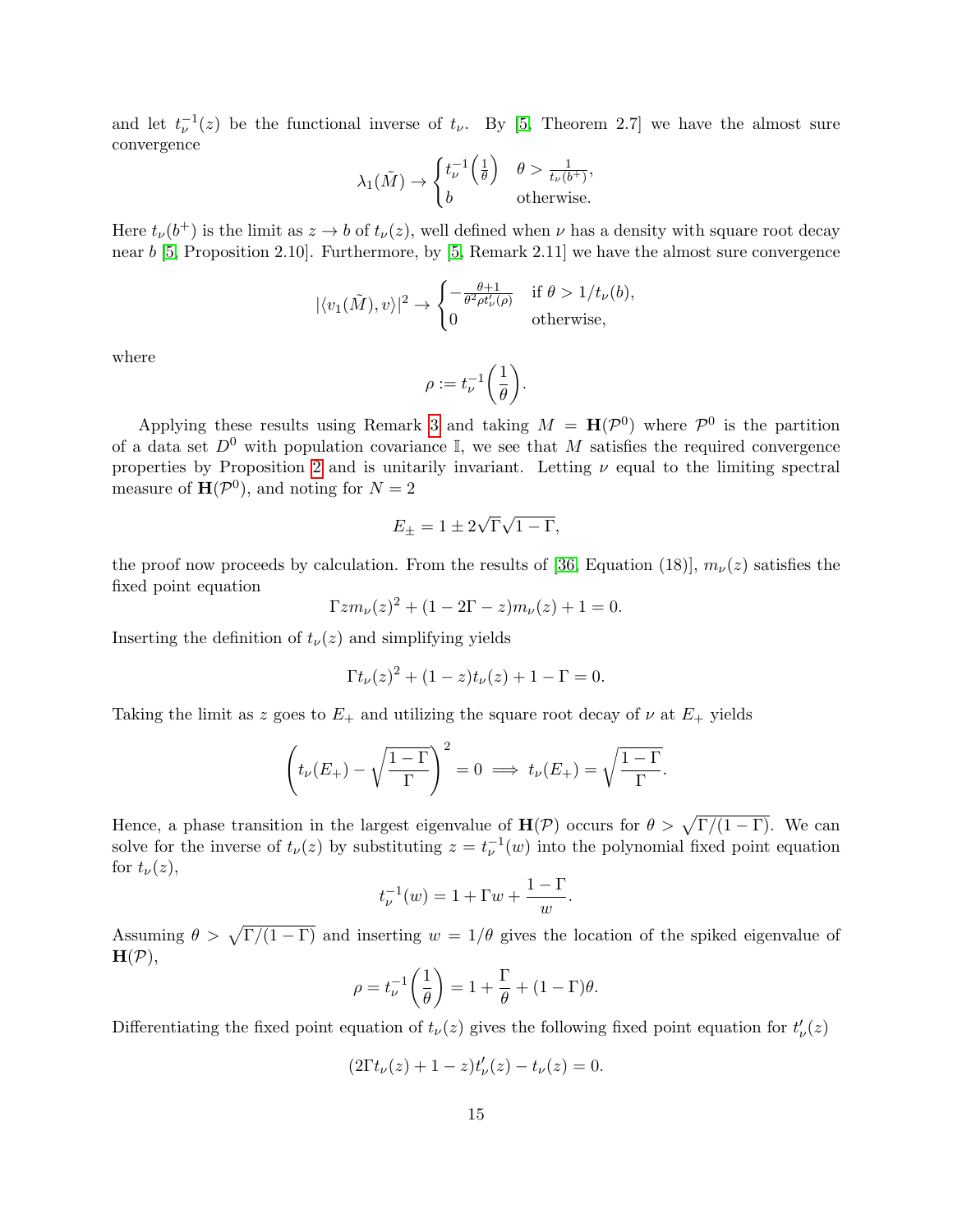Substituting  $\rho$  yields

$$
t'_{\nu}(\rho) = \frac{1}{2\Gamma + \theta(1-\rho)} = \frac{1}{\Gamma - \theta^2(1-\Gamma)},
$$

and hence

$$
-\frac{\theta+1}{\theta^2\rho t'_\nu(\rho)}=\frac{\theta+1}{\theta^2}\frac{\theta^2(1-\Gamma)-\Gamma}{1+\frac{\Gamma}{\theta}+(1-\Gamma)\theta},
$$

which concludes the proof.

<span id="page-15-0"></span>**Remark 4.** The same analysis has been performed on  $A(\mathcal{P})$  [\[4,](#page-20-10) [42,](#page-22-15) [27,](#page-21-15) [41\]](#page-22-16). Under this setting, we have the almost sure convergence [\[5,](#page-20-11) Section 3.2]

$$
\lambda_1\{\mathbf{A}(\mathcal{P})\}\rightarrow\begin{cases}(\theta+1)\left(1+\frac{\Gamma}{\theta}\right) & \text{if }\theta>\sqrt{\Gamma}, \\ \left(1+\sqrt{\Gamma}\right)^2 & \text{otherwise}, \end{cases}
$$

and

$$
\left|\langle v_1\{\mathbf{A}(\mathcal{P})\},v\rangle\right|^2 \to \begin{cases} \frac{1-\frac{\Gamma}{\theta^2}}{1+\frac{\Gamma}{\theta}} & \text{if } \theta > \sqrt{\Gamma}, \\ 0 & \text{otherwise.} \end{cases}
$$

When  $0 < \Gamma < \frac{1}{2}$  $\frac{1}{2}$ , we have  $\sqrt{\Gamma/(1-\Gamma)}$  > √ Γ, and it is possible to choose  $θ$  such that

<span id="page-15-1"></span>
$$
\sqrt{\Gamma} < \theta \le \sqrt{\frac{\Gamma}{1 - \Gamma}}.\tag{14}
$$

Comparing the phase transition for the harmonic mean given in Theorem [4](#page-13-3) and that for the arithmetic mean given in Remark [4,](#page-15-0) we see that when  $\theta$  satisfies Equation [\(14\)](#page-15-1), Theorem [4](#page-13-3) and Remark [4](#page-15-0) imply the almost sure convergence

$$
\left| \langle v_1 \{ \mathbf{H}(\mathcal{P}) \} , v \rangle \right|^2 \to 0,
$$

$$
\left| \langle v_1 \{ \mathbf{A}(\mathcal{P}) \} , v \rangle \right|^2 \to \frac{1 - \frac{\Gamma}{\theta^2}}{1 + \frac{\Gamma}{\theta}}.
$$

This means that for low signal strength  $\theta$ ,  $v_1\{\mathbf{H}(\mathcal{P})\}$  fails to have any relationship with v.

On the other hand, when  $\theta > \sqrt{\Gamma/(1-\Gamma)}$  the leading eigenvectors of both  $H(\mathcal{P})$  and  $A(\mathcal{P})$ have some relationship with v in the limit as  $p/T \to \Gamma$ . We observe that

$$
\lim_{p,T \to \infty} \left( \left| \langle v_1 \{ \mathbf{A}(\mathcal{P}) \} , v \rangle \right|^2 - \left| \langle v_1 \{ \mathbf{H}(\mathcal{P}) \} , v \rangle \right|^2 \right) \n= \frac{1 - \frac{\Gamma}{\theta^2}}{1 + \frac{\Gamma}{\theta}} - \frac{\theta + 1}{\theta} \frac{\theta^2 (1 - \Gamma) - \Gamma}{\theta^2 (1 - \Gamma) + \theta + \Gamma} = \frac{\Gamma^2 (1 + \theta)^2}{(1 + \frac{\Gamma}{\theta}) \theta \{ \theta^2 (1 - \Gamma) + \theta + \Gamma \}} > 0,
$$

so that the leading eigenvector of  $A(\mathcal{P})$  functions as a better estimator, asymptotically, for all possible choices of  $\theta$ .

 $\Box$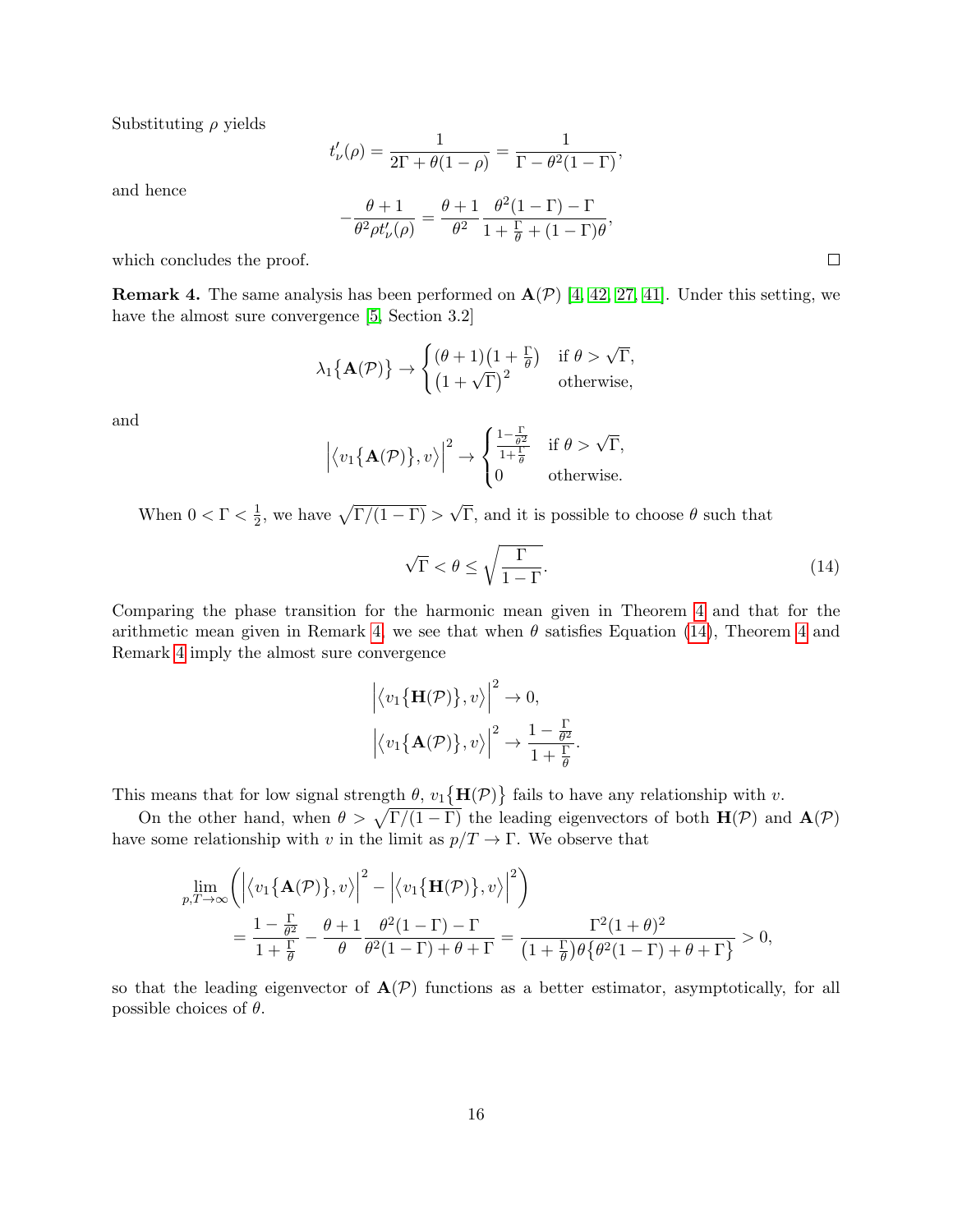Compare this result with the bound predicted by solely analyzing the upper bounds obtained from the Davis-Kahan Theorem. That is, taking  $\lambda_1(\Sigma) - \lambda_2(\Sigma) = \theta$  in Equation [\(12\)](#page-12-3), we have

$$
\left\|v_1\{\mathbf{H}(\mathcal{P})\}-v\right\| \le \frac{2^{\frac{3}{2}}\|\mathbf{H}(\mathcal{P}) - \Sigma\|}{\theta} \quad \text{when} \quad \langle v_1\{\mathbf{H}(\mathcal{P})\}, v \rangle > 0, \text{ and}
$$

$$
\left\|v_1\{\mathbf{A}(\mathcal{P})\}-v\right\| \le \frac{2^{\frac{3}{2}}\|\mathbf{A}(\mathcal{P}) - \Sigma\|}{\theta} \quad \text{when} \quad \langle v_1\{\mathbf{A}(\mathcal{P})\}, v \rangle > 0.
$$

Since the condition number of  $\Sigma$  is  $1 + \theta$ , by Proposition [3](#page-6-0) we have

$$
\limsup_{p,T\to\infty} \frac{\|\mathbf{H}(\mathcal{P}) - \Sigma\|}{\|\mathbf{A}(\mathcal{P}) - \Sigma\|} < 1
$$
 whenever  $\theta < \frac{2 + \sqrt{\Gamma}}{2\sqrt{1 - \Gamma}} - 1$ .

In order for  $|\langle v_1{\mathbf{A}}(\mathcal{P})\rangle, v\rangle|^2 \to 0$ , we would need  $\theta > \sqrt{\Gamma}$ . Notice that as  $\Gamma \to 1/2$ ,

$$
\lim_{\Gamma \to \frac{1}{2}} \frac{2 + \sqrt{\Gamma}}{2\sqrt{1 - \Gamma}} - 1 = \sqrt{2} - \frac{1}{2} > \lim_{\Gamma \to \frac{1}{2}} \sqrt{\Gamma} = \frac{1}{\sqrt{2}}.
$$

It follows that there exist values of  $\theta$  and  $\Gamma$  for which the Davis-Kahan theorem predicts that the harmonic mean yields better eigenvector recovery than the arithmetic mean, even though  $v_1\{H(\mathcal{P})\}$ has no asymptotic relationship to v while  $v_1\{\mathbf{A}(\mathcal{P})\}$  does.

#### <span id="page-16-0"></span>6 Experiments

Our theoretical results presented above are asymptotic, so we complement them here with a brief investigation of the empirical finite-sample performance of the harmonic and arithmetic matrix means and related estimators.

We begin by comparing the operator norm error of the arithmetic and harmonic matrix means in recovering the true covariance matrix. We generate a random covariance matrix  $\Sigma = U D U^T \in \mathbb{R}^{p \times p}$ by choosing  $U \in \mathbb{R}^{p \times p}$  according to Haar measure on the orthogonal matrices and populating the entries of the diagonal matrix D with i.i.d. draws from the uniform distribution on the interval  $[1, b]$ . The parameter  $b \ge 1$  serves as a proxy for the condition number of  $\Sigma$  (e.g.,  $b = 1$  corresponds to  $\Sigma = \mathbb{I}$ . We then draw  $T = 4p$  independent mean 0 normal random vectors with covariance matrix Σ. Splitting these T random vectors into two equal size samples of size  $n = T/2$ , we compute the harmonic mean of the two resulting sample covariances. We compare the performance of this estimator to the sample covariance matrix of the full sample (i.e., the arithmetic mean of the two splits). We also include, for the sake of comparison, the shrinkage estimator proposed by Fisher and Sun [\[26\]](#page-21-8) specifically for normal data in the high-dimensional setting, which should improve on the sample covariance matrix. Similar to the scheme originally proposed by Ledoit and Wolf [\[33\]](#page-22-8), this estimator is a convex combination of the sample covariance matrix and a target matrix, which we take here to be the identity  $\mathbb{I} \in \mathbb{R}^{p \times p}$ .

Figures [1](#page-17-0) and [2](#page-17-1) display, for various choices of the dimension  $p$  and the condition number  $b$ . the operator norm relative error in recovering  $\Sigma$  for these three estimators. Over a wide range of condition numbers, the harmonic mean yields a better estimate of the population covariance  $\Sigma$ than does the arithmetic mean, but does not manage to match the performance of the Fisher-Sun regularized estimator. Unsurprisingly, when the regularization target matrix is close to the truth,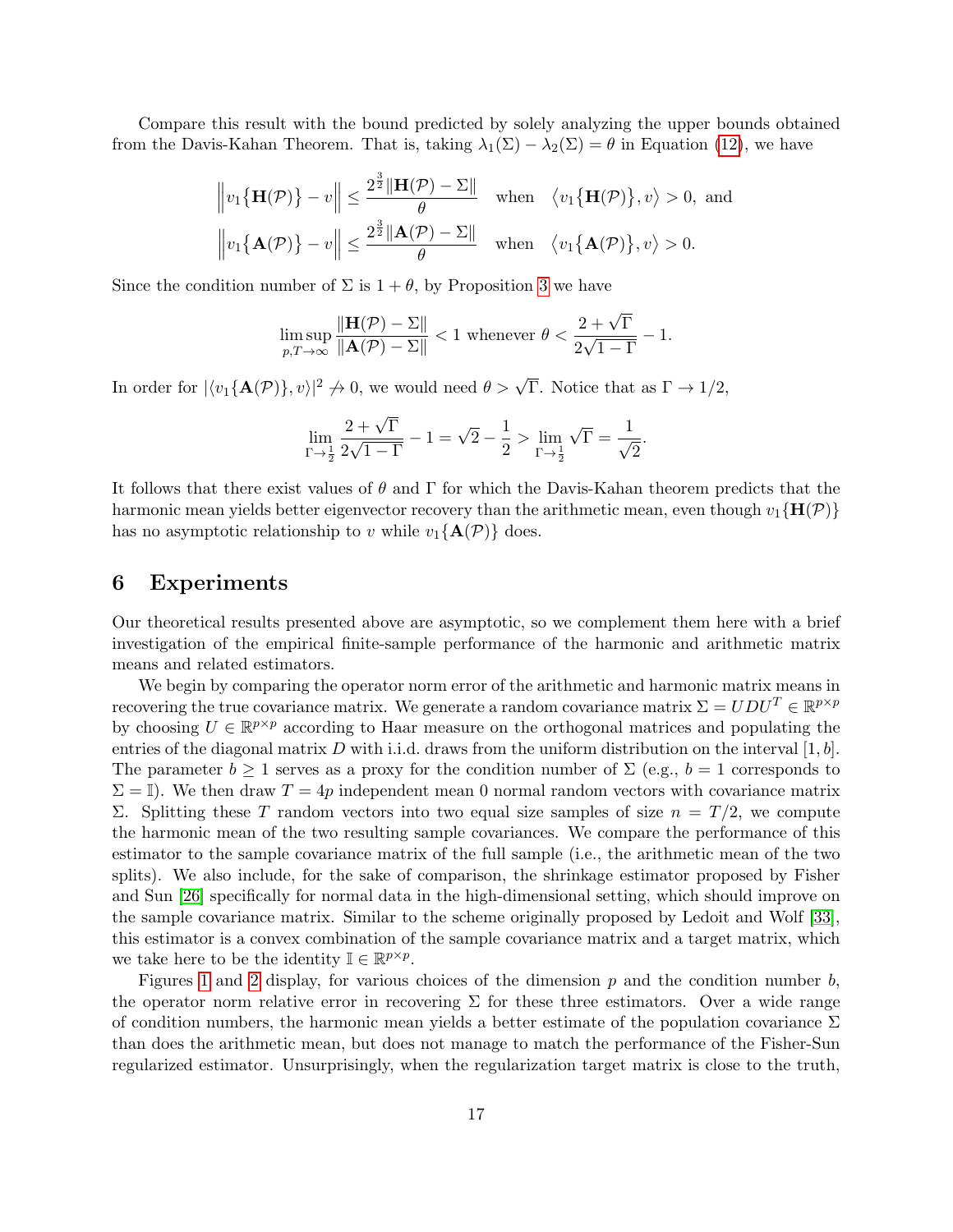

<span id="page-17-0"></span>Figure 1: Operator norm relative error  $\|\hat{\Sigma} - \Sigma\|/\|\Sigma\|$  as a function of the condition number parameter b for different choices of the data dimension p. The plot compares the arithmetic matrix mean (red), the Fisher-Sun estimator (green) and the harmonic matrix mean (blue). Each point is the mean of 20 independent trials, with the shaded regions indicating two standard deviations.



<span id="page-17-1"></span>Figure 2: Operator norm relative error in recovering the true covariance matrix  $\Sigma$  as a function of the data dimension for different choices of condition number parameter b for the arithmetic mean (red), Fisher-Sun regularized sample covariance (green) and harmonic mean (blue). Each point is the mean of 20 independent trials, with the shaded regions indicating two standard deviations.

as is the case when the condition number  $b$  is close to 1, regularization yields an especially large improvement in estimation error, but the gap between the harmonic mean and the Fisher-Sun estimator narrows substantially as soon as the condition number becomes even moderately large, corresponding to the population covariance matrix being far from the identity. In keeping with Proposition [3,](#page-6-0) which suggests that we should only expect the harmonic mean to yield improvement over the arithmetic mean for suitably small condition numbers, the size of the improvement of harmonic mean over the (unregularized) arithmetic mean does appear to shrink as the condition number increases. Note that performance stabilizes as  $b$  and  $p$  increase because we are assessing the estimators according to relative error, not because the problem is necessarily becoming easier for larger values of these parameters.

It is natural to ask how these estimators compare as the number of observations vary. Toward that end, consider the same experimental setup discussed above, but taking  $[2qp]$  samples, with  $q >$ 1 to ensure that splitting the observations into two samples yields two invertible sample covariances. Larger values of q correspond, roughly, to better-conditioned sample covariance matrices. Figure [3](#page-18-1) shows how the three estimators of the population matrix mean compare as a function of this parameter q for different choices of the dimension  $p$  and condition number  $b$ . We see that as the number of samples increases (i.e., as  $q$  increases), the improvement of the harmonic mean over the arithmetic mean decreases. This is in keeping with Proposition [2](#page-5-1) as well as the intuition that as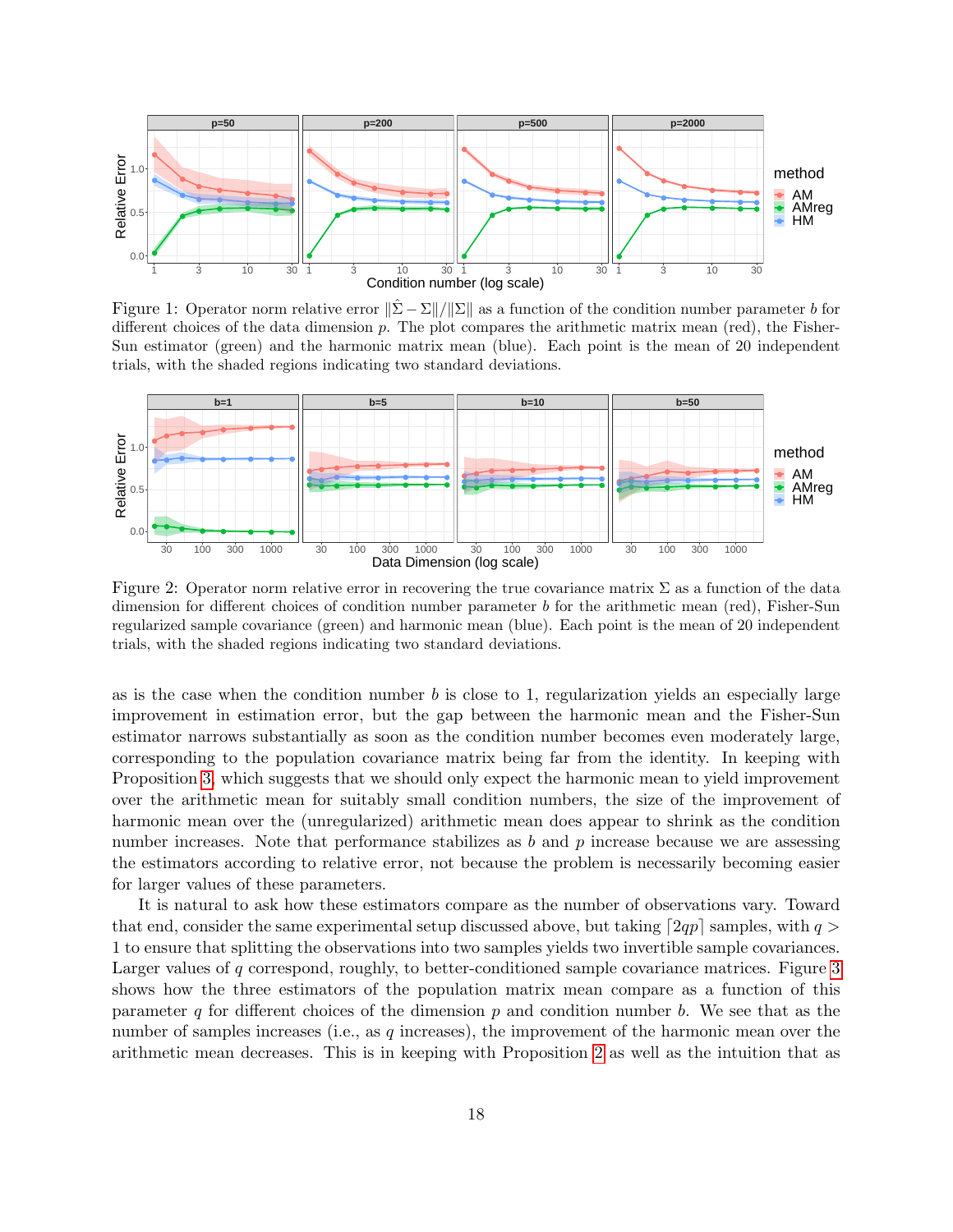

<span id="page-18-1"></span>Figure 3: Operator norm error in recovering the true covariance matrix  $\Sigma$  as a function of the number of normal samples, parameterized by  $q$ , for different choices of the data dimension  $p$  and the condition number b. for the arithmetic mean (orange-red) and harmonic mean (teal). Each point is the mean of 20 independent trials, with the shaded regions indicating two standard deviations.

the number of samples increases, the sample covariance becomes a more stable (though still not consistent) estimate of the population covariance.

In Section [4,](#page-8-0) we saw that in the  $N = 2$  case, the matrix harmonic mean **H** could be further improved by Rao-Blackwellization. Thus, we have four possible estimates of the population covariance: the arithmetic mean, the Fisher-Sun regularization of the arithmetic mean, the harmonic mean and the Rao-Blackwellization of the harmonic mean. Figure [4](#page-18-0) compares these four different estimators, under the same experimental setup as the one described above. The plot shows that Rao-Blackwellizing the harmonic mean does little to change its behavior. Indeed, the performance of the harmonic mean and its Rao-Blackwellization are so similar that their lines overlap in the plot. As in the plots above, the arithmetic mean performs more poorly as an estimator compared to the harmonic mean, but regularization using the method of Fisher and Sun improves its performance over that of the harmonic mean, if only slightly.



<span id="page-18-0"></span>Figure 4: Operator norm relative error in recovering the true covariance matrix  $\Sigma$  as a function of the condition number b for different choices the data dimension  $p$  for the arithmetic mean (red), Fisher-Sun regularization of the arithmetic mean (green), harmonic mean (blue) and Rao-Blackwellized harmonic mean (purple). Each point is the mean of 20 independent trials, with the shaded regions indicating two standard deviations. Note that the lines corresponding to the harmonic mean and its Rao-Blackwellization overlap.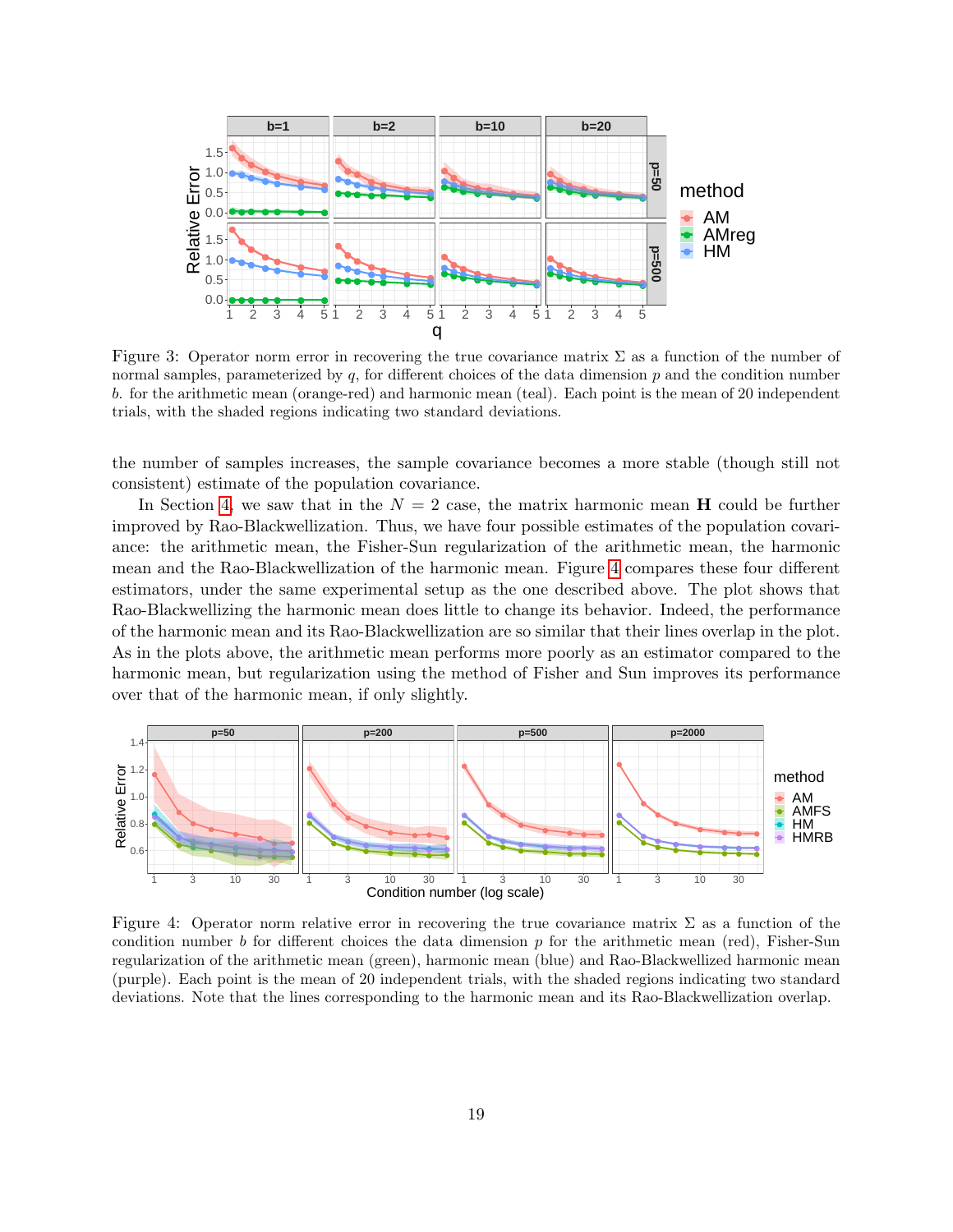# <span id="page-19-0"></span>7 Discussion

The results presented here seem to contradict our intuitions about matrix estimation under various matrix norms. It is common in the literature to measure the quality of an estimator  $\hat{\Sigma}$  by the limit of the Frobenius norm error  $\|\Sigma - \Sigma\|_F$ , and shrinkage estimators such as [\[33\]](#page-22-8) are designed to minimize this quantity. Since the operator norm is bounded above by the Frobenius norm, controlling the Frobenius norm error is sufficient to control the operator norm. However, in the high-dimensional regime, these arguments become more subtle. One must often normalize the Frobenius nor by the matrix dimension to ensure convergence and obtain a sensible asymptotic analysis. Typically, this normalization takes the form  $p^{-\frac{1}{2}} \|\hat{\Sigma} - \Sigma\|_F$ . The analogous operator norm quantity,  $p^{-\frac{1}{2}} \|\hat{\Sigma} - \Sigma\|$ , converges to zero in many common settings, rendering the upper bound in terms of  $p^{-\frac{1}{2}} \|\hat{\Sigma} - \Sigma\|_F$ (asymptotically) trivial. For example, when  $\hat{\Sigma}$  is Wishart-distributed (as happens when  $\hat{\Sigma}$  is a sample covariance),  $\|\Sigma - \Sigma\| = O(1)$ . Thus, obtaining non-trivial bounds on  $\|\Sigma - \Sigma\|$  requires direct analysis rather than a Frobenius norm bound.

Ultimately, the choice to analyze the operator norm error as opposed to the Frobenius norm error or some other matrix norm is guided by the inference task at hand, and the available information about the population covariance  $\Sigma$  that one wishes to capture in the estimator  $\hat{\Sigma}$ . For the task of recovering the leading eigenvector(s) of  $\Sigma$ , the operator norm takes a more prominent role due to the Davis-Kahan inequality, but here again the resulting bound need not be tight, and the resulting bound on eigenvector recovery may be trivial.

In summary, our results highlight the ways in which the harmonic mean  $H(\mathcal{P})$  may out-perform the arithmetic mean  $\mathbf{A}(\mathcal{P})$  as an estimator of the population covariance  $\Sigma$ :

- Under certain conditions on  $\Sigma$ , the operator norm error of  $\mathbf{H}(\mathcal{P})$  is *better than* that of  $\mathbf{A}(\mathcal{P})$ . In particular, when  $\Sigma = \mathbb{I}$ , the normalized Frobenius norm error of  $H(\mathcal{P})$  matches that of  $\mathbf{A}(\mathcal{P})$ , despite  $\mathbf{H}(\mathcal{P})$  not being optimized for the Frobenius norm loss. We have observed similar behavior empirically when  $\Sigma$  is close but not equal to the identity.
- For a spiked model  $\Sigma = \mathbb{I} + \theta vv^*$ , there is a range of values of  $\theta$  for which the eigenvector recovery using  $\mathbf{H}(\mathcal{P})$  is always *worse than* that obtained using  $\mathbf{A}(\mathcal{P})$ , even though  $\mathbf{H}(\mathcal{P})$ provides a *better* operator norm error than  $A(\mathcal{P})$ .

We are not aware of any other estimators with these two properties, let alone of one that has the interpretation of being a mean with respect to a different geometry. Moreover, the fact that  $H(\mathcal{P})$  can be interpreted as the result of a data-splitting procedure suggests the possibility of other procedures with similar interpretations that improve over classical estimators in the highdimensional regime. The Rao-Blackwellization of  $H(\mathcal{P})$  shows that, for the purpose of covariance estimation, a similar or better improvement over  $A(\mathcal{P})$  can also be achieved by a suitably-chosen scalar multiple of  $\mathbf{A}(\mathcal{P})$ . While this shows that  $\mathbf{H}(\mathcal{P})$  has better-performing alternatives in practice, our results shed light on the behavior of different means in high dimensions, opening the door to future work and a better understanding other measures of matrix estimation error.

Our original reason for investigating other matrix means was the problem of misaligned observations, as happens in brain imaging data. In such settings, pooling the raw data is not feasible, (e.g., the underlying time series of resting state fMRI imaging), since observations cannot be aligned across samples. We initially believed that  $\mathbf{H}(\mathcal{P})$  outperforming  $\mathbf{A}(\mathcal{P})$  empirically was a consequence of this setting, but surprisingly found it to be the case even in the classic covariance estimation problem with no misalignment. The results presented here are only a partial explanation of this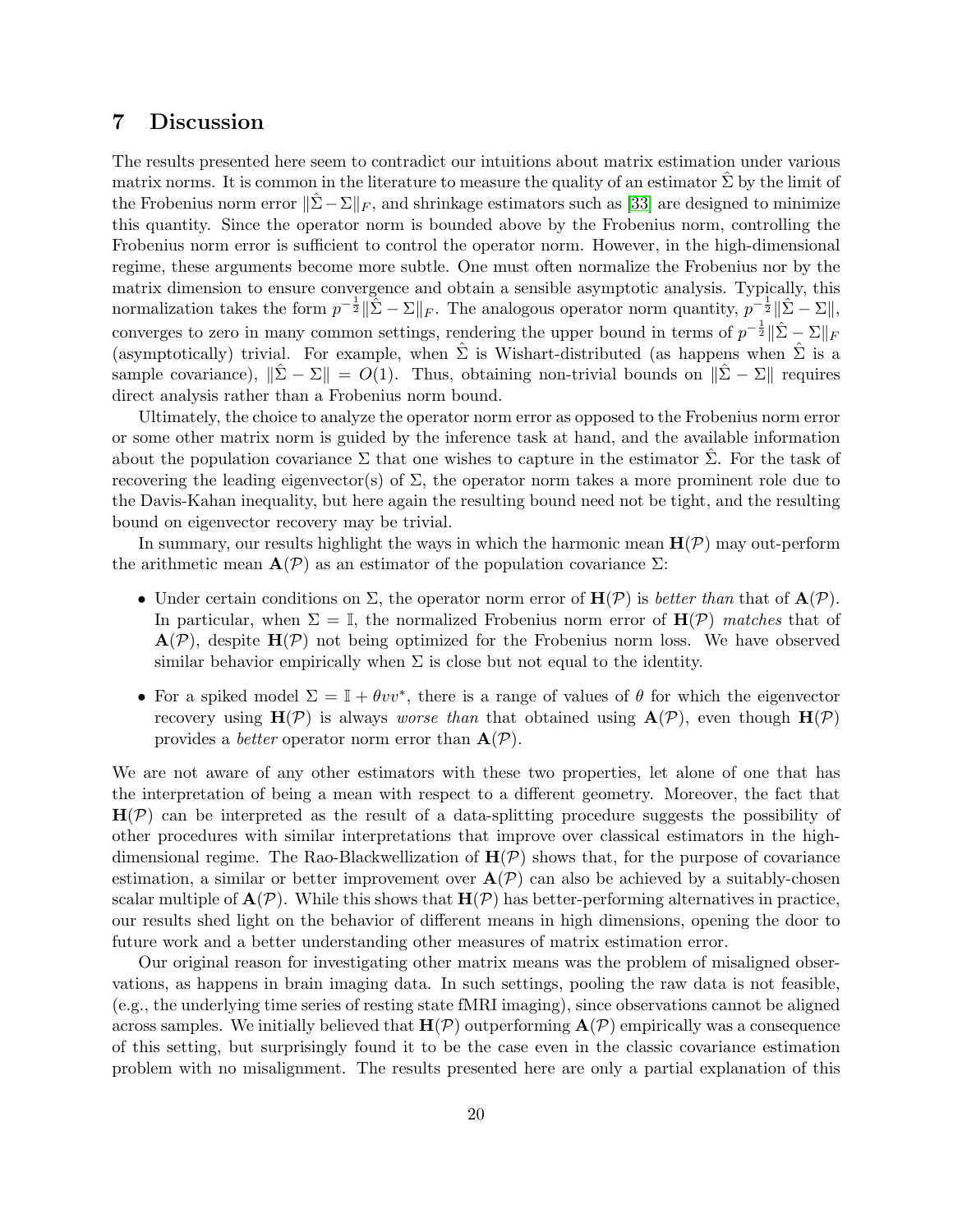phenomenon, and a better understanding of the various matrix means in both the aligned and the misaligned settings in high dimension warrants further study.

# Acknowledgements

K. Levin and A. Lodhia are supported by a NSF DMS Research Training Grant 1646108. E. Levina's research is partially supported by NSF DMS grants 1521551 and 1916222.

# References

- <span id="page-20-2"></span>[1] P.-A. Absil, R., Mahony, and R. Sepulchre. Riemannian geometry of Grassmann manifolds with a view on algorithmic computation. Acta Applicandae Mathematicae,  $80(2):199-220$ , 2004.
- <span id="page-20-3"></span>[2] T. W. Anderson. An introduction to multivariate statistical analysis. Wiley Series in Probability and Statistics. Wiley-Interscience [John Wiley & Sons], Hoboken, NJ, third edition, 2003.
- <span id="page-20-9"></span>[3] Z. Bai and J. W. Silverstein. Spectral analysis of large dimensional random matrices. Springer Series in Statistics. Springer, New York, second edition, 2010.
- <span id="page-20-10"></span>[4] J. Baik, G. Ben Arous, and S. Péché. Phase transition of the largest eigenvalue for nonnull complex sample covariance matrices. The Annals of Probability, 33(5):1643–1697, 2005.
- <span id="page-20-11"></span>[5] F. Benaych-Georges and R. R. Nadakuditi. The eigenvalues and eigenvectors of finite, low rank perturbations of large random matrices. Advances in Mathematics, 227(1):494–521, 2011.
- <span id="page-20-4"></span>[6] Q. Berthet and P. Rigollet. Optimal detection of sparse principal components in high dimension. The Annals of Statistics, 41(4):1780–1815, 2013.
- <span id="page-20-1"></span>[7] R. Bhatia. Positive definite matrices. Princeton Series in Applied Mathematics. Princeton University Press, Princeton, NJ, 2007.
- <span id="page-20-6"></span>[8] P. J. Bickel and E. Levina. Covariance regularization by thresholding. The Annals of Statistics, 36(6):2577–2604, 2008.
- <span id="page-20-7"></span>[9] P. J. Bickel and E. Levina. Regularized estimation of large covariance matrices. The Annals of Statistics, 36(1):199–227, 2008.
- <span id="page-20-0"></span>[10] E. Bullmore and O. Sporns. Complex brain networks: Graph theoretical analysis of structural and functional systems. Nature Reviews Neuroscience, 10:186–198, 2009.
- <span id="page-20-8"></span>[11] T. T. Cai and W. Liu. Adaptive thresholding for sparse covariance matrix estimation. Journal of the American Statistical Association, 106(494):672–684, 2011.
- <span id="page-20-5"></span>[12] T. T. Cai, Z. Ma, and Y. Wu. Optimal estimation and rank detection for sparse spiked covariance matrices. Probability Theory and Related Fields, 161(3-4):781–815, 2015.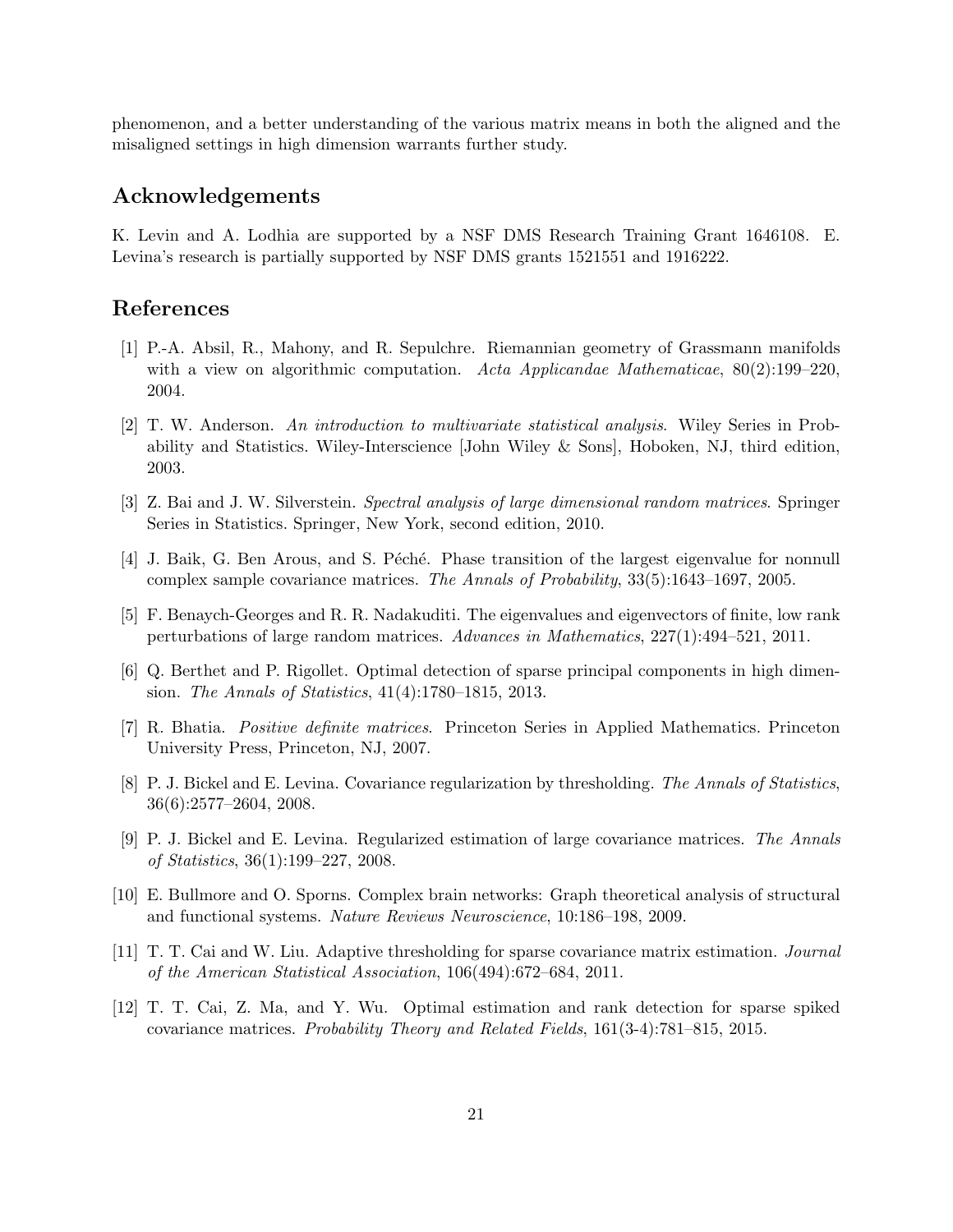- <span id="page-21-12"></span>[13] T. T. Cai, Z. Ren, and H. H. Zhou. Estimating structured high-dimensional covariance and precision matrices: optimal rates and adaptive estimation. Electronic Journal of Statistics,  $10(1):1-59, 2016.$
- <span id="page-21-9"></span>[14] T. T. Cai, C.-H. Zhang, and H. H. Zhou. Optimal rates of convergence for covariance matrix estimation. The Annals of Statistics, 38(4):2118–2144, 2010.
- <span id="page-21-11"></span>[15] T. T. Cai and H. H. Zhou. Minimax estimation of large covariance matrices under  $\ell_1$ -norm. Statistica Sinica, 22(4):1319–1349, 2012.
- <span id="page-21-10"></span>[16] T. T. Cai and H. H. Zhou. Optimal rates of convergence for sparse covariance matrix estimation. The Annals of Statistics, 40(5):2389–2420, 2012.
- <span id="page-21-14"></span>[17] M. Capitaine and C. Donati-Martin. Strong asymptotic freeness for Wigner and Wishart matrices. Indiana University Mathematics Journal, 56(2):767–803, 2007.
- <span id="page-21-1"></span>[18] S. Chatterjee. Matrix estimation by universal singular value thresholding. The Annals of Statistics, 43(1):177–214, 2015.
- <span id="page-21-7"></span>[19] Y. Chen, A. Wiesel, Y. C. Eldar, and A. O. Hero. Shrinkage algorithms for MMSE covariance estimation. IEEE Trans. Signal Process., 58(10):5016–5029, 2010.
- <span id="page-21-6"></span>[20] M. J. Daniels and R. E. Kass. Shrinkage estimators for covariance matrices. Biometrics, 57(4):1173–1184, 2001.
- <span id="page-21-13"></span>[21] C. Davis and W. M. Kahan. The rotation of eigenvectors by a perturbation. SIAM J. Numerical Analysis, 7(1), March 1970.
- <span id="page-21-2"></span>[22] A. Edelman, T. A. Arias, and S. T. Smith. The geometry of algorithms with orthogonality constraints. SIAM Journal on Matrix Analysis and Applications, 20(2):303–353, 1999.
- <span id="page-21-3"></span>[23] N. El Karoui. Spectrum estimation for large dimensional covariance matrices using random matrix theory. The Annals of Statistics, 36(6):2757-2790, 2008.
- <span id="page-21-0"></span>[24] J. Fan, Y. Liao, and H. Liu. An overview of the estimation of large covariance and precision matrices. The Econometrics Journal, 19(1):C1–C32, 2016.
- <span id="page-21-5"></span>[25] Z. Fan, I. M. Johnstone, and Y. Sun. Spiked covariances and principal components analysis in high-dimensional random effects models, 2018.
- <span id="page-21-8"></span>[26] T. J. Fisher and X. Sun. Improved Stein-type shrinkage estimators for the high-dimensional multivariate normal covariance matrix. Computational Statistics  $\mathcal{B}$  Data Analysis, 55(5):1909– 1918, 2011.
- <span id="page-21-15"></span>[27] D. C. Hoyle and M. Rattray. Statistical mechanics of learning multiple orthogonal signals: asymptotic theory and fluctuation effects. Physical Review E. Statistical, Nonlinear, and Soft Matter Physics, 75(1):016101, 13, 2007.
- <span id="page-21-4"></span>[28] I. M. Johnstone and A. Y. Lu. On consistency and sparsity for principal components analysis in high dimensions. Journal of the American Statistical Association, 104(486):682–693, 2009.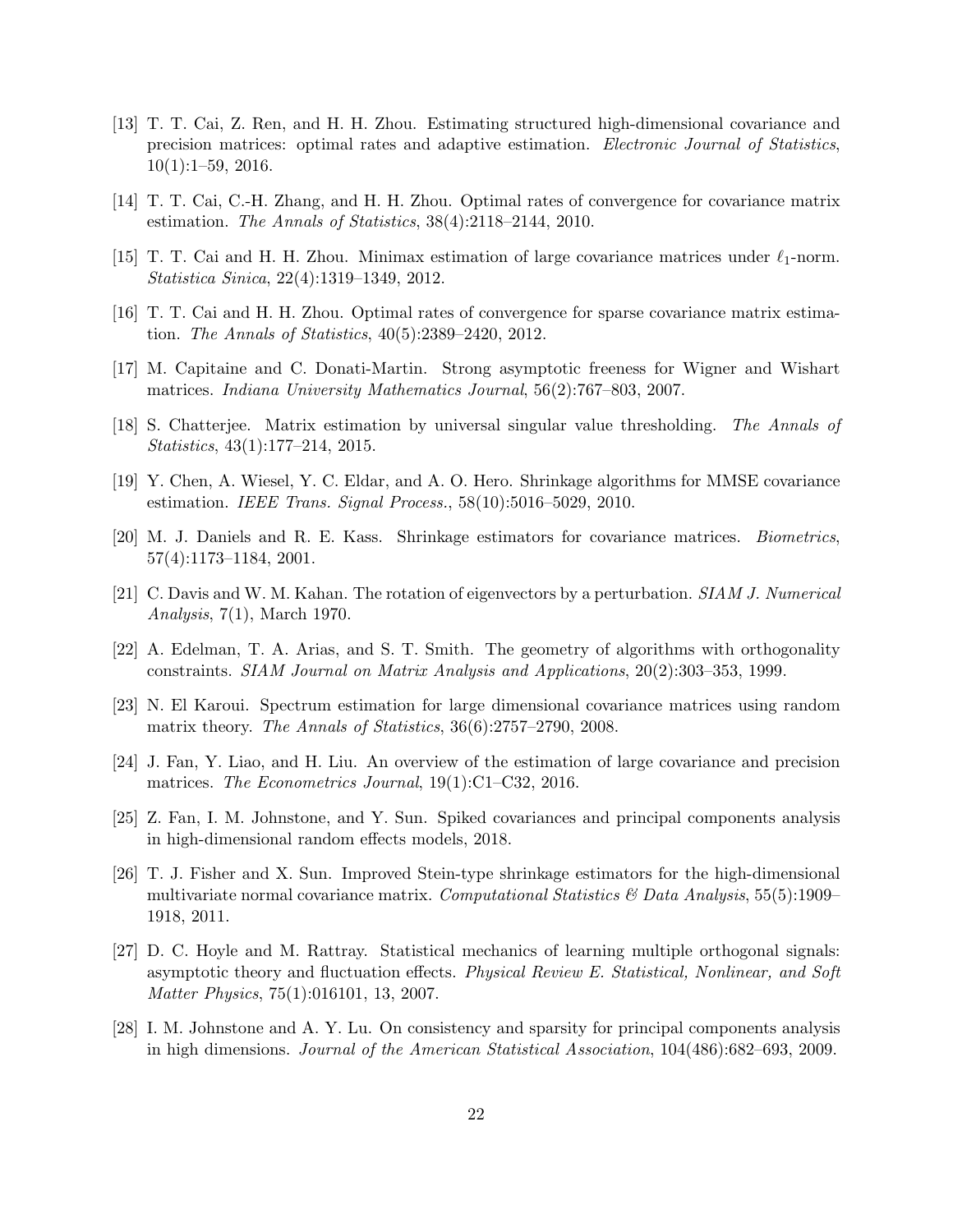- <span id="page-22-11"></span>[29] N. El Karoui. Tracy-Widom limit for the largest eigenvalue of a large class of complex sample covariance matrices. The Annals of Probability, 35(2):663–714, 2007.
- <span id="page-22-4"></span>[30] E. Kolaczyk, L. Lin, S. Rosenberg, J. Xu, and J. Walters. Averages of unlabeled networks: Geometric characterization and asymptotic behavior.  $arXiv:1709.02793, 2017$ .
- <span id="page-22-12"></span>[31] Y. Konno. Exact moments of the multivariate F and beta distributions. Journal of the Japan Statistical Society (Nihon Tôkei Gakkai Kaihô), 18(2):123–130, 1988.
- <span id="page-22-14"></span>[32] T. Kubokawa and A. Inoue. Estimation of covariance and precision matrices under scaleinvariant quadratic loss in high dimension. Electronic Journal of Statistics, 8(1):130–158, 2014.
- <span id="page-22-8"></span>[33] O. Ledoit and M. Wolf. A well-conditioned estimator for large-dimensional covariance matrices. Journal of Multivariate Analysis, 88(2):365–411, 2004.
- <span id="page-22-9"></span>[34] O. Ledoit and M. Wolf. Nonlinear shrinkage estimation of large-dimensional covariance matrices. The Annals of Statistics, 40(2):1024–1060, 2012.
- <span id="page-22-0"></span>[35] K. Levin, A. Lodhia, and E. Levina. Recovering low-rank structure from multiple networks with unknown edge distributions.  $arXiv:1906.07265$ , 2019.
- <span id="page-22-5"></span>[36] A. Lodhia. Harmonic means of Wishart random matrices. arXiv:1905.02357, 2019.
- <span id="page-22-2"></span>[37] S. Lunagómez, S. C. Olhede, and P. J. Wolfe. Modeling network populations via graph distances. 1904.07367, 2019.
- <span id="page-22-3"></span>[38] T. Marrinan, J. R. Beveridge, B. Draper, M. Kirby, and C. Peterson. Finding the subspace mean or median to fit your need. In Proceedings of the IEEE Conference on Computer Vision and Pattern Recognition, pages 1082–1089, 2014.
- <span id="page-22-7"></span>[39] V. A. Marˇcenko and L. A. Pastur. Distribution of eigenvalues in certain sets of random matrices. Matematicheskii Sbornik, 72 (114):507–536, 1967.
- <span id="page-22-6"></span>[40] R. J. Muirhead. Aspects of multivariate statistical theory. John Wiley & Sons, Inc., New York, 1982. Wiley Series in Probability and Mathematical Statistics.
- <span id="page-22-16"></span>[41] B. Nadler. Finite sample approximation results for principal component analysis: a matrix perturbation approach. The Annals of Statistics, 36(6):2791–2817, 2008.
- <span id="page-22-15"></span>[42] D. Paul. Asymptotics of sample eigenstructure for a large dimensional spiked covariance model. Statistica Sinica, 17(4):1617–1642, 2007.
- <span id="page-22-13"></span>[43] C. R. Rao. Linear statistical inference and its applications. John Wiley & Sons, New York-London-Sydney, second edition, 1973. Wiley Series in Probability and Mathematical Statistics.
- <span id="page-22-10"></span>[44] A. J. Rothman, E. Levina, and J. Zhu. Generalized thresholding of large covariance matrices. Journal of the American Statistical Association, 104(485):177–186, 2009.
- <span id="page-22-1"></span>[45] A. Schwartzman. Lognormal distributions and geometric averages of symmetric positive definite matrices. International Statistical Review, 84(3):456–486, 2016.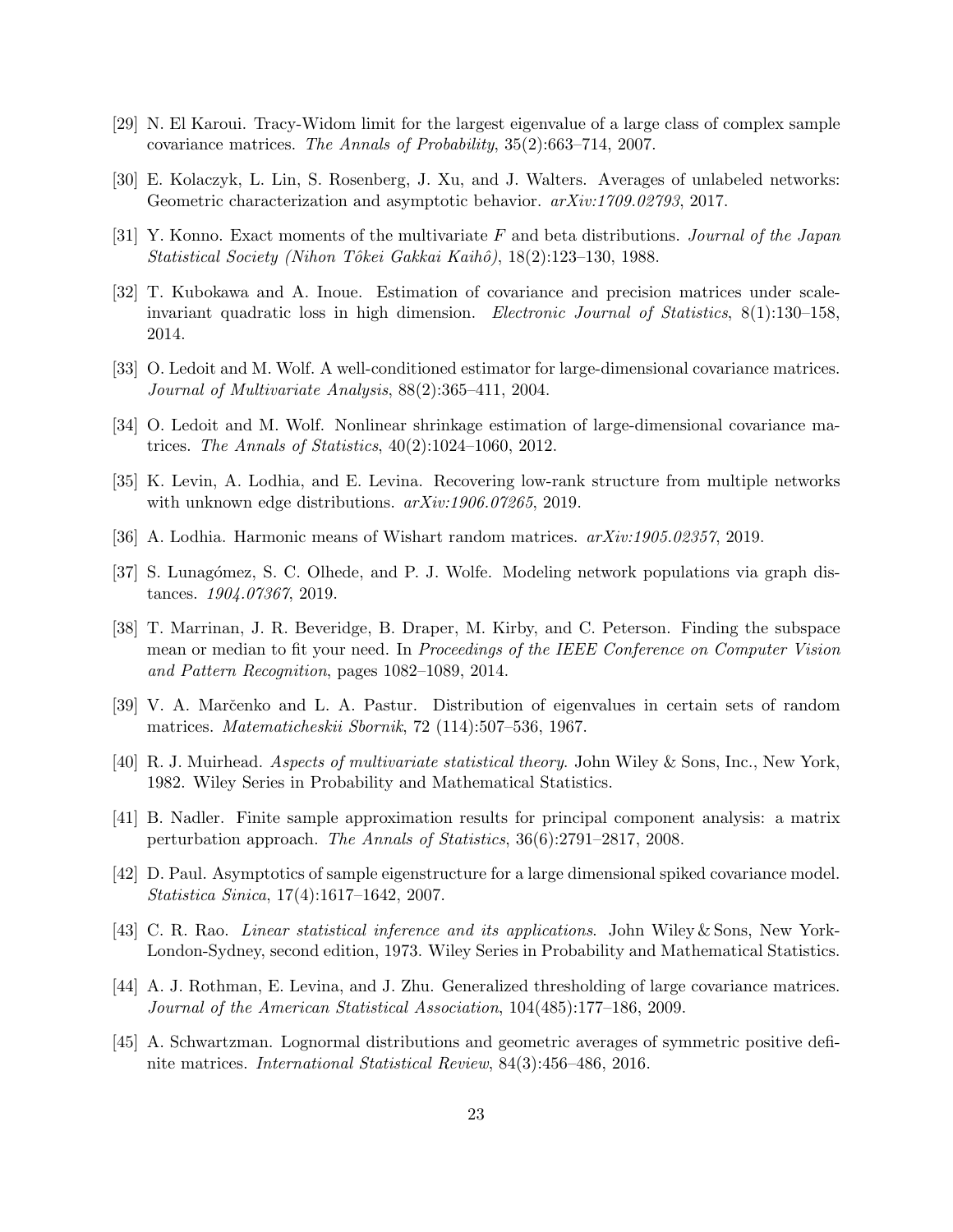- <span id="page-23-1"></span>[46] S. T. Smith. Covariance, subspace, and intrinsic Cram´er-Rao bounds. IEEE Transactions on Signal Processing, 53(5):1610–1630, 2005.
- <span id="page-23-0"></span>[47] O. Sporns. *Discovering the Human Connectome*. MIT Press, 2012.
- <span id="page-23-3"></span>[48] A. Touloumis. Nonparametric Stein-type shrinkage covariance matrix estimators in highdimensional settings. Computational Statistics & Data Analysis, 83:251–261, 2015.
- <span id="page-23-4"></span>[49] W. B. Wu and M. Pourahmadi. Nonparametric estimation of large covariance matrices of longitudinal data. Biometrika, 90(4):831–844, 2003.
- <span id="page-23-2"></span>[50] J. Yao, S. Zheng, and Z. Bai. Large sample covariance matrices and high-dimensional data analysis, volume 39 of Cambridge Series in Statistical and Probabilistic Mathematics. Cambridge University Press, New York, 2015.
- <span id="page-23-6"></span>[51] Y. Yu, T. Wang, and R. J. Samworth. A useful variant of the Davis-Kahan theorem for statisticians. Biometrika, 102:315–323, 2015.

# A Technical Results

<span id="page-23-5"></span>**Lemma 3.** For every  $0 < a < b$  and  $k \geq 1$ ,

$$
\int_a^b x^{k-1} \sqrt{(b-x)(x-a)} \, dx = \frac{\pi}{2} \left( \frac{a+b}{2} \right)^{k+1} \sum_{j=0}^{\lfloor \frac{k-1}{2} \rfloor} \frac{1}{j+1} {k-1 \choose 2j} {2j \choose j} \left( \frac{b-a}{b+a} \right)^{2j+2} \frac{1}{2^{2j}}.
$$

Proof. The change of variables

$$
u = \frac{2}{b-a} \left( x - \frac{a+b}{2} \right)
$$

makes the above integral equal to

$$
\left(\frac{b-a}{2}\right)^2 \int_{-1}^1 \left\{ \left(\frac{b-a}{2}\right)u + \left(\frac{a+b}{2}\right) \right\}^{k-1} \sqrt{1-u^2} \ du,
$$

and expanding, this is equal to

$$
\sum_{j=0}^{k-1} {k-1 \choose j} \left(\frac{b-a}{2}\right)^{j+2} \left(\frac{a+b}{2}\right)^{k-1-j} \int_{-1}^{1} u^j \sqrt{1-u^2} \, \mathrm{d}u.
$$

Each odd  $j$  vanishes by symmetry, yielding

$$
\sum_{j=0}^{\lfloor \frac{k-1}{2} \rfloor} \binom{k-1}{2j} \left( \frac{b-a}{2} \right)^{2j+2} \left( \frac{a+b}{2} \right)^{k-1-2j} \int_{-1}^{1} u^{2j} \sqrt{1-u^2} \, \mathrm{d}u.
$$

This integral with respect to  $u$  is well-known and can be evaluated either through trigonometric substitution  $u = \sin \theta$  and repeatedly integrating by parts, or by using evenness, changing variables to  $u = \sqrt{v}$  and relating the resulting integral to the Beta function. We obtain

$$
\int_{-1}^{1} u^{2j} \sqrt{1 - u^2} \, du = \frac{\pi}{2^{2j+1}} {2j \choose j} \frac{1}{j+1}.
$$